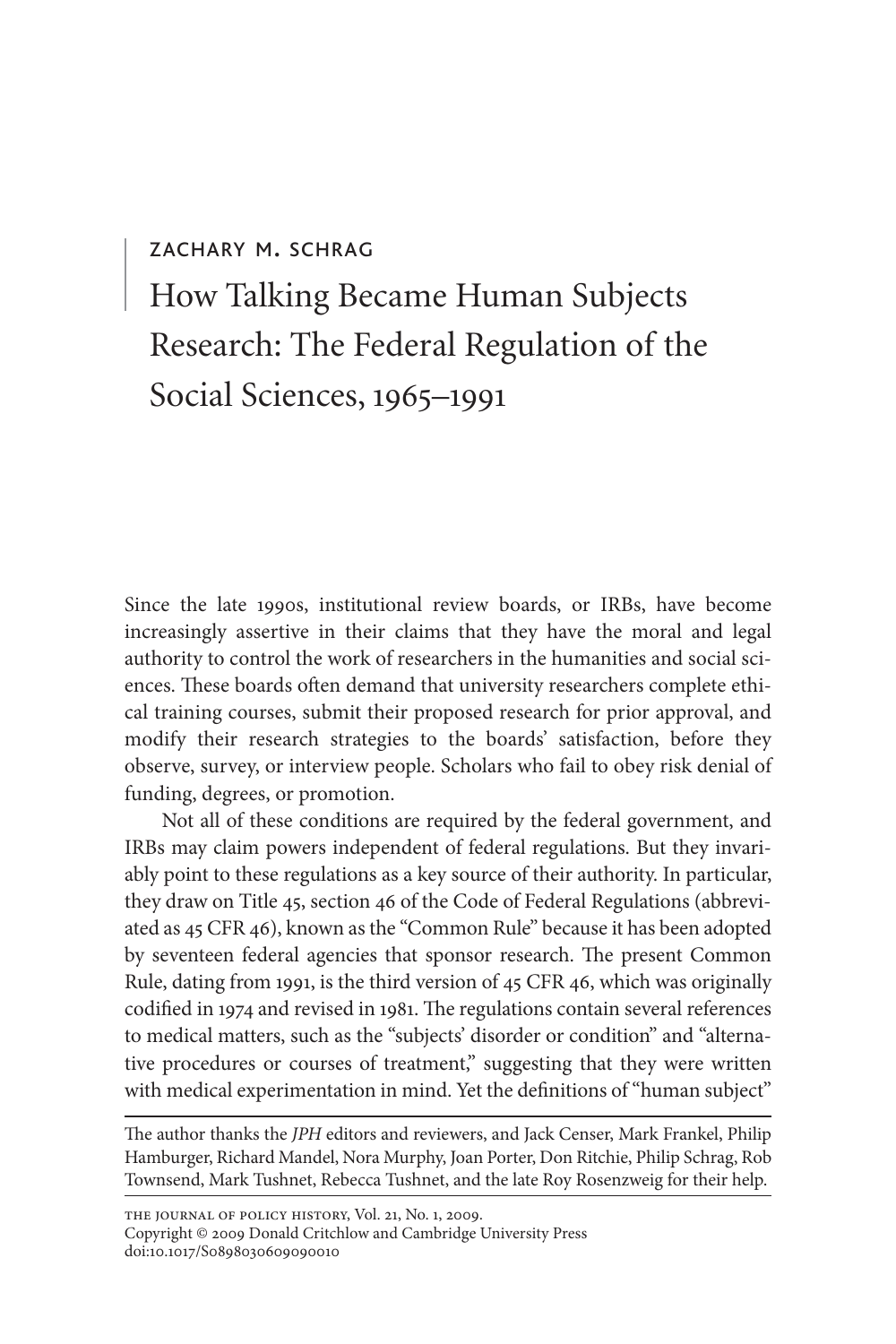and "research" seem to cover a great deal of nonmedical, nonexperimental research.<sup>1</sup> This raises the question of whether the regulations should govern work in such fields as anthropology, history, political science, and sociology.

 Scholars trying to answer this question sometimes base their arguments on a vague understanding of history. Some, especially supporters of IRB review, believe that regulations were developed in response not only to infamous scandals in medical experimentation, but also in reaction to specific problems in social science research. For example, the CITI Program, a training program widely used by IRBs, begins with the statement that "development of the regulations to protect human subjects was driven by scandals in both biomedical and social/behavioral research."<sup>2</sup> This statement is perhaps based on Robert S. Broadhead's unsubstantiated 1984 claim that "IRBs were given [their] responsibilities because of a history of widespread ethical violations in both biomedical and social science research."<sup>3</sup> Laura Stark downplays the significance of specific scandals, but she still argues that "from the outset, human subjects protections were intended to regulate social and behavioral researchers."4 Other scholars, dismayed by the awkward application of current regulations to nonbiomedical research, deduce that regulators must have included social science research by mistake.<sup>5</sup>

This article draws on previously untapped manuscript materials in the National Archives that show that regulators did indeed think about the social sciences, just not very hard.<sup>6</sup> Officials in the Department of Health, Education, and Welfare (DHEW) and its successor, the Department of Health and Human Services (HHS), raised sincere concerns about dangers to participants in social science research, especially the unwarranted invasion of privacy as a result of poorly planned survey and observational research. They also understood the objections raised by social scientists, debated them within the department, and sought ways to limit unnecessarily cumbersome review. Thus, the regulation of social research was not mere oversight.

The application of the regulations to the social sciences, however, was far less careful than was the development of guidelines for biomedical research. In the 1970s, medical experimentation became a subject of national debate, with lengthy hearings in Congress, a new federal law covering "biomedical and behavioral research," and additional hearings before and deliberations by specially constituted commissions. In contrast, regulators, employed by the Public Health Service and, for the most part, trained in biomedical science, spent little time investigating actual practices of social scientists or talking with them, relying instead on generalities and hypothetical cases. They failed to define the problem they were trying to solve, then insisted on a protective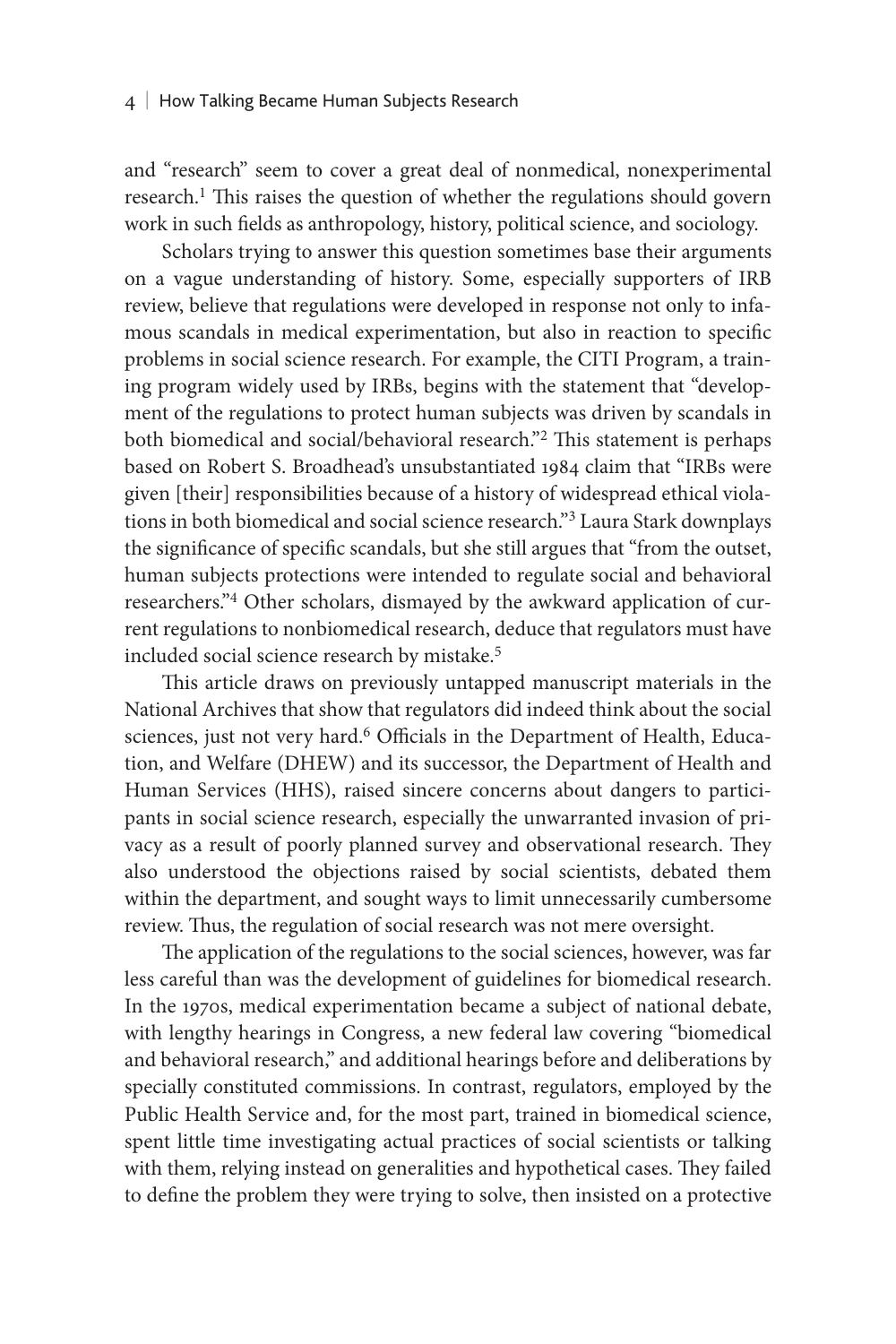measure borrowed from biomedical research without investigating alternatives. Compared to medical experimentation, the social sciences were the Rosencrantz and Guildenstern of human subjects regulation. Peripheral to the main action, they stumbled onstage and off, neglected or despised by the main characters, and arrived at a bad end.

## medical origins

 Institutional review boards were created in response to the explosion of medical research that followed World War II. In 1944, Congress passed the Public Health Service Act, greatly expanding the National Institutes of Health (NIH) and their parent, the Public Health Service (PHS). Between 1947 and 1957, the NIH's research grant program grew from \$4 million to more than \$100 million, and the total NIH budget grew from \$8 million in 1947 to more than \$1 billion by 1966. The same legislation authorized the NIH to open its Clinical Center, a hospital built specifically to provide its researchers with people, some of them not even sick, on whom to experiment.<sup>7</sup>

 But medical experimentation carried risks—physical and ethical. In the late 1950s, a researcher fed hepatitis viruses to children admitted to a school for the mentally disabled. Though he obtained their parents' consent, and reasoned that the children were bound to contract hepatitis anyway, later critics accused him of treating the children as guinea pigs.<sup>8</sup> In 1964, New York newspapers reported that the previous year, a highly respected cancer researcher, using NIH funds, had injected cancer cells into twenty-two patients of the Jewish Chronic Disease Hospital in Brooklyn. Having satisfied himself that the procedure was perfectly safe, and that the word "cancer" would unnecessarily trouble the patients, he neither explained the experiment nor sought patient consent.<sup>9</sup> In 1966, Harvard medical professor Henry Beecher published an influential article in the *New England Journal of Medicine* cataloguing these and twenty other "examples of unethical or questionably ethical studies."<sup>10</sup> Beyond such episodes, NIH director James Shannon was troubled by a more general sense that medical research was shifting from a process of observation to one of experimentation involving potentially dangerous medication and surgery.<sup>11</sup> In early 1964, well before Beecher's article appeared, the NIH had appointed an internal study group to investigate the ethics of clinical research. 12

 Searching for a system of safeguards, the group looked to the NIH's own Clinical Center. Since its opening in 1953, the center had required that risky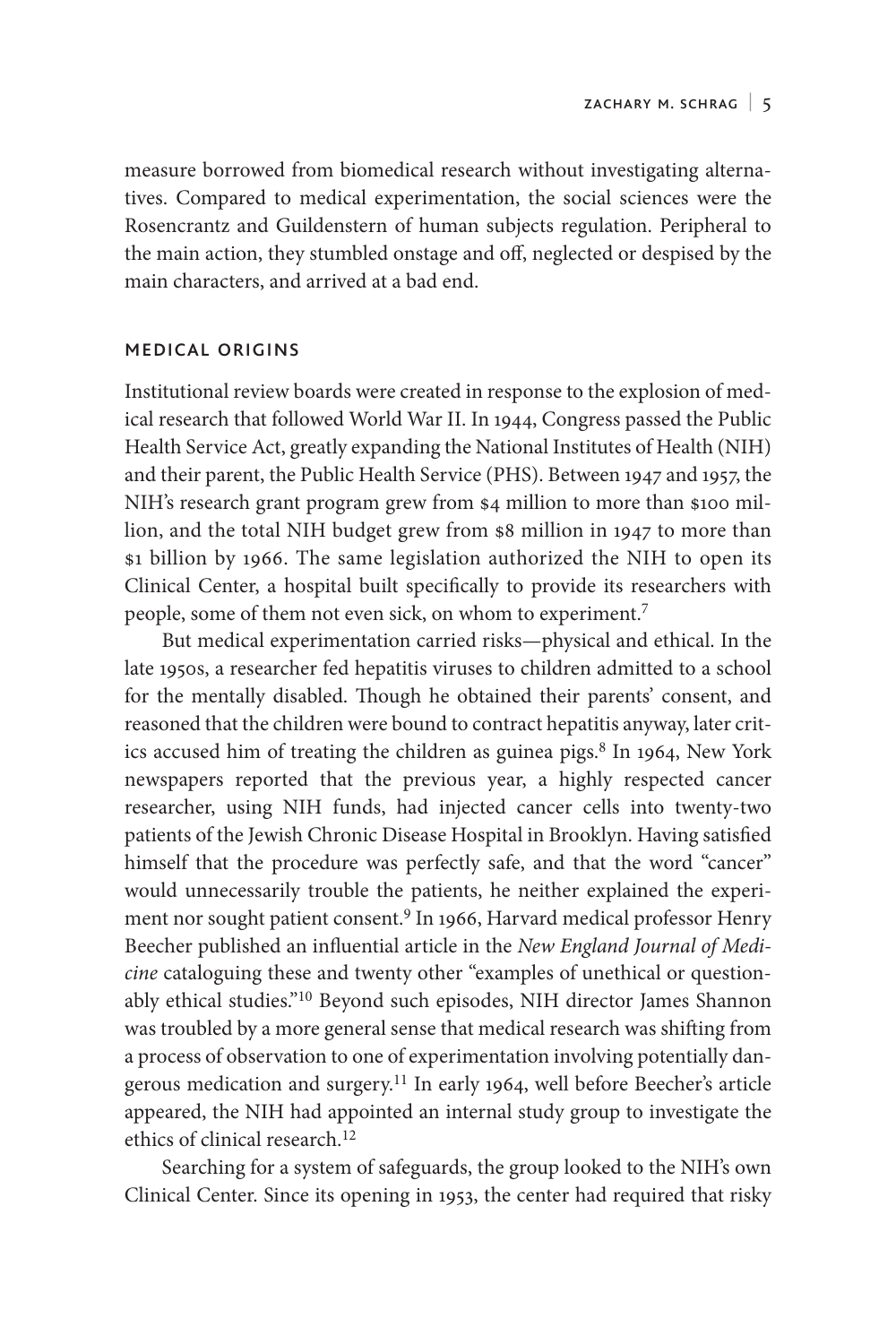studies there be approved by an NIH medical review committee. They also required the written consent of participating patients, who were considered "member[s] of the research team."<sup>13</sup> In 1965, the National Advisory Health Council, the NIH's advisory board, recommended that a comparable system be applied to the NIH's extramural grants program as well, and in February 1966, Surgeon General William Stewart announced that recipients of Public Health Service research grants could receive money "only if the judgment of the investigator is subject to prior review by his institutional associates to assure an independent determination of the protection of the rights and welfare of the individual or individuals involved."<sup>14</sup> This "prior review" requirement was the first federal requirement for IRBs outside the government itself. This initial pronouncement clearly focused on medical research—one of the tasks of the reviewers was to determine the "potential medical benefits of the investigation."<sup>15</sup>

 But the NIH also sponsored some social science research through its "behavioral sciences" section that offered grants in psychology and psychiatry, as well as supporting some work in anthropology and sociology, which were termed "social sciences."<sup>16</sup> Would these fields be covered, too? As Dael Wolfle, a National Advisory Health Council member who co-authored the 1965 recommendation, later noted, "It was most assuredly not our intent that the regulation we recommended … be extended to research based upon survey, questionnaire, or record materials. This type of research does not involve the kinds of harm that may sometimes result from biomedical studies or other research that actually intrudes upon the subjects involved."<sup>17</sup> But Shannon, director of the NIH, had his own ideas. As he later recalled, "It's not the scientist who puts a needle in the bloodstream who causes the trouble. It's the behavioral scientist who probes into the sex life of an insecure person who really raises hell."<sup>18</sup>

 Psychological probes of sex lives did in fact raise hell at the congressional level, though they did so in a somewhat oblique way. In June 1965, Congressman Cornelius Gallagher held hearings to investigate what he called "a number of invasion-of-privacy matters," including "psychological testing of Federal employees and job applicants, electronic eavesdropping, mail covers, trash snooping, peepholes in Government buildings, the farm census questionnaire, and whether confidentiality is properly guarded in income-tax returns and Federal investigative and employment files."<sup>19</sup> Gallagher was particularly concerned by the use of psychological tests, such as the Minnesota Multiphasic Personality Inventory, on federal employees and job applicants. 20 But in its wide-ranging investigation, Gallagher's subcommittee asked the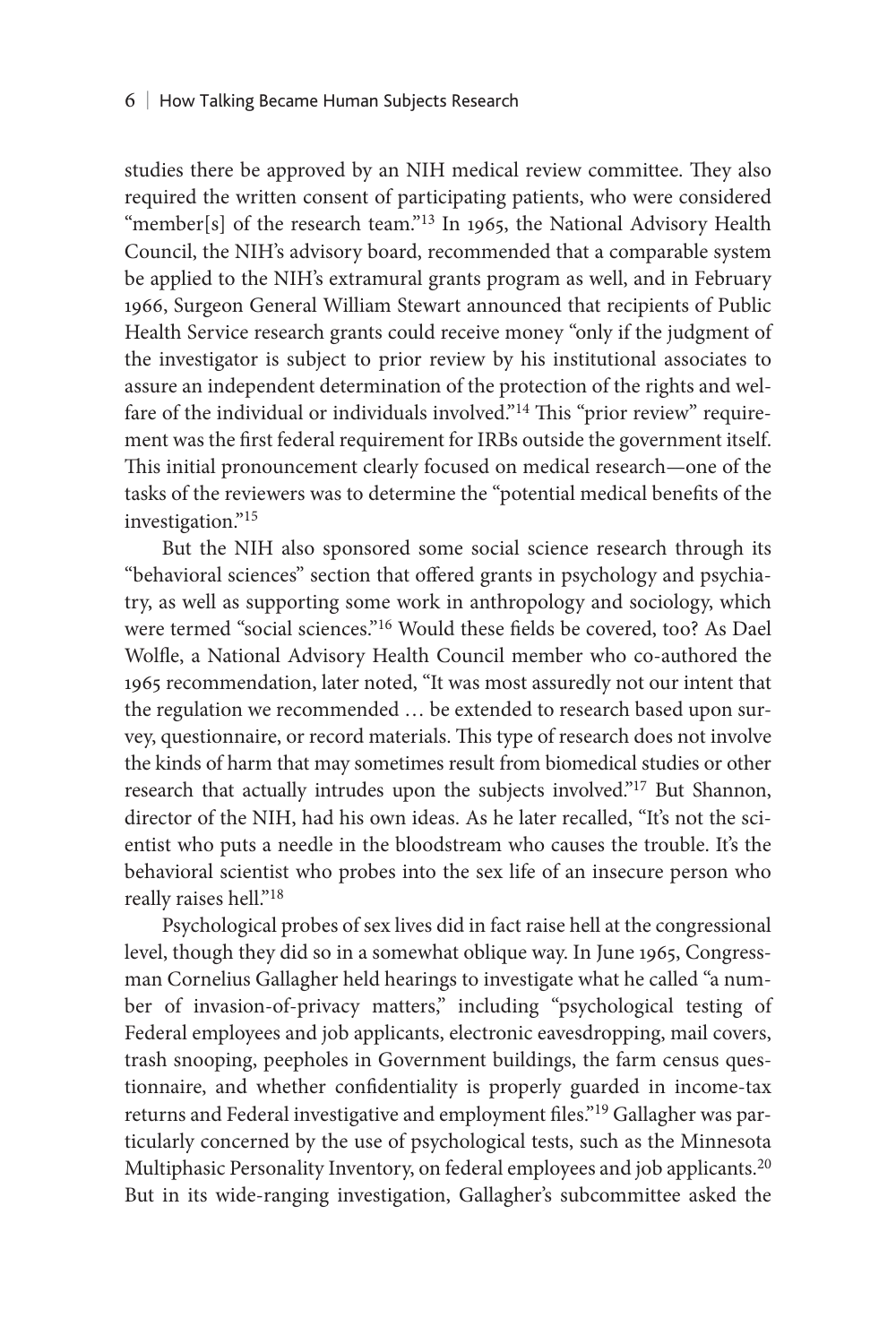Office of Statistical Standards about *all* the questionnaires and forms used by the federal government, and a representative of that office mentioned some mental health research sponsored by the PHS. The witness assured the subcommittee that "questions of a personal or intimate nature often are involved, but participation is entirely voluntary, and it has been our view that the issue of invasion of privacy does not arise."<sup>21</sup> Nevertheless, at the end of the investigation, Gallagher and three other congressmen asked that whenever the PHS sponsored personality tests, inventories, or questionnaires, it make sure that "protection of individual privacy is a matter of paramount concern" and that participation was voluntary.<sup>22</sup> The PHS responded respectfully, assuring the congressman that its "policy is one of endorsing, as guidelines in the conduct of research, the principle that participation in research projects involving personality tests, inventories and questionnaires is voluntary and, in those cases involving students below the college level, that the rights and responsibilities of the parents must be respected."<sup>23</sup>

This response did not commit the PHS to imposing review on social science work in general, and in June 1966 the NIH sought additional perspectives from anthropologists, psychologists, sociologists, and other scholars, many of them members of the NIH's own Study Section in the Behavioral Sciences. The assembled social scientists acknowledged such potential dangers as psychological harms and the invasion of privacy. But, as sociologist Gresham Sykes reported, even participants who wanted clearer ethical standards had "serious reservations" about the PHS's new policy. Sykes explained their reservations in terms that would echo for decades:

There are the dangers that some institutions may be over-zealous to insure the strictest possible interpretation, that review committees might represent such a variety of intellectual fields that they would be unwieldy and incapable of reasonable judgment in specialized areas, and that faculty factions might subvert the purpose of review in the jealous pursuit of particular interests. There is also the danger that an institutional review committee might become a mere rubber stamp, giving the appearance of a solution, rather than the substance, for a serious problem of growing complexity which requires continuing discussion. Effective responsibility cannot be equated with a signature on a piece of paper.<sup>24</sup>

 Similar concerns were voiced in August at the annual meeting of the Society for the Study of Social Problems. While the society endorsed the "spirit" of Stewart's statement, it doubted that local review committees could competently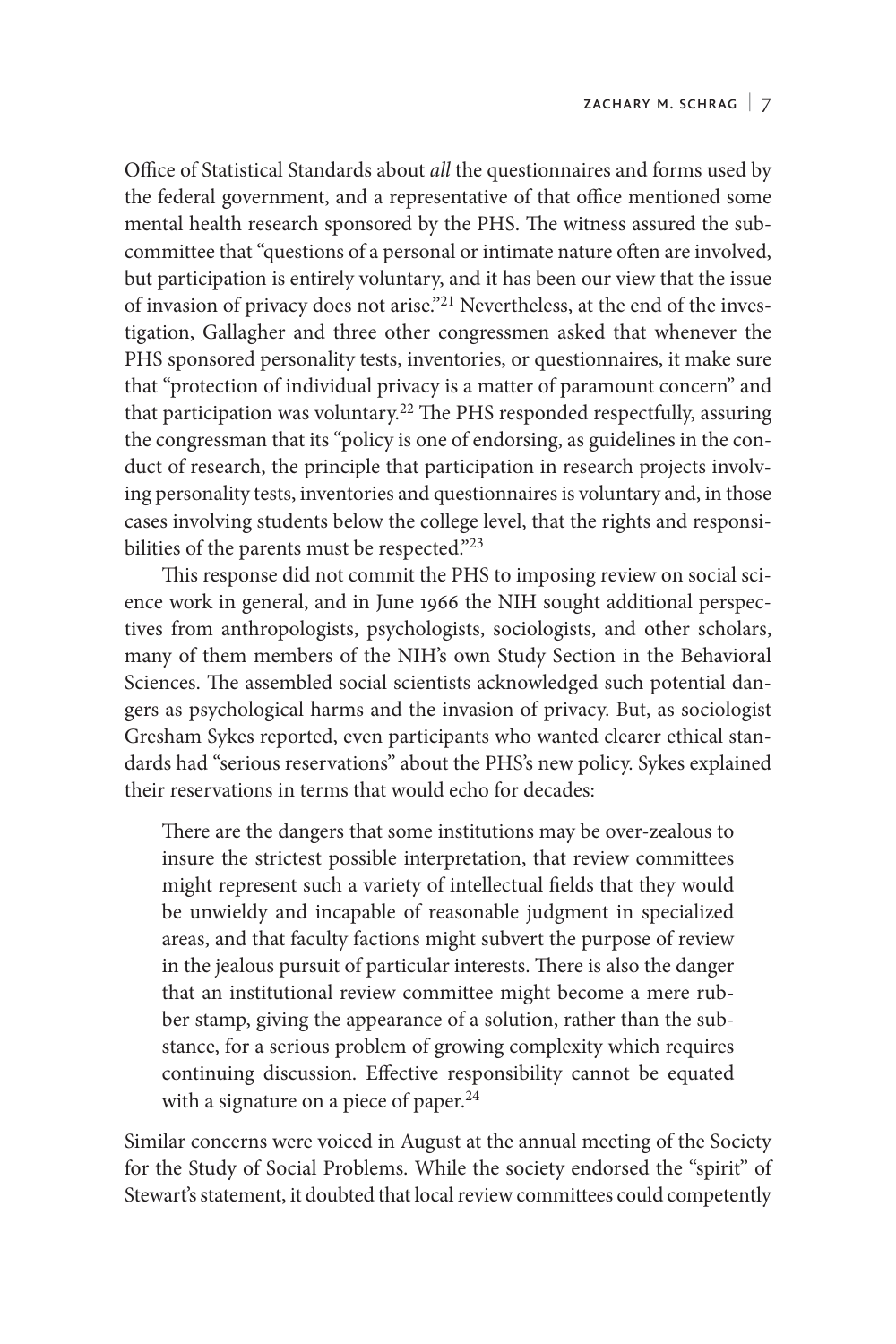and fairly evaluate the ethics of proposed research. Like the participants at the NIH conference, the society's members feared that committees would be too sensitive to "political and personal considerations" and insensitive to "important differences in the problems, the data, and the methods of the different disciplines." It called on Stewart to consider alternatives to local IRBs, such as national review panels composed of experts. 25 Queried around the same time by the NIH, anthropologist Margaret Mead found the whole idea absurd. "Anthropological research does not have subjects," she wrote. "We work with informants in an atmosphere of trust and mutual respect."<sup>26</sup> The American Sociological Association complained that "the administrative apparatus required appears far too weighty and rigid for rational use in the large majority of cases in the behavioral sciences." It also warned that "a local committee may be incompetent or biased, and may threaten the initiation and freedom of research in some cases."27

 Ignoring these arguments, on December 12, 1966, the Public Health Service announced explicitly that "all investigations that involve human subjects, including investigations in the behavioral and social sciences" would have to undergo the same vetting as medical experiments. The announcement did claim that only the most risky projects would require "thorough scrutiny." In contrast, "a major class of procedures in the social and behavioral sciences does no more than observe or elicit information about the subject's status, by means of administration of tests, inventories, questionnaires, or surveys of personality or background. … Such procedures may in many instances not require the fully informed consent of the subject or even his knowledgeable participation."<sup>28</sup> Surgeon General Stewart later wrote that this statement addressed the sociologists' concerns, but he offered no evidence that any sociologist agreed. He also pledged that "should we learn that a grantee is stopping research unlikely to injure human subjects, we would express to the grantee our concerns and clarify the intent of the relevant policy."<sup>29</sup>

 Over the next few years, some IRBs—likely a small number—began reviewing nonmedical research, leading to some confusion. 30 By 1968, a Public Health Service memorandum noted that "we have had questions from medical school committees questioning whether there was any need to review projects in psychology, from psychologically oriented committees, questioning the need to review anthropological studies, and from everyone else questioning the need to review demonstration projects."<sup>31</sup> The response was that such projects did need to be reviewed, but that the policy needed to be clarified "to avoid the necessity of obtaining assurances from the YMCA, the PTA, and the Traveler's Aid Society."<sup>32</sup>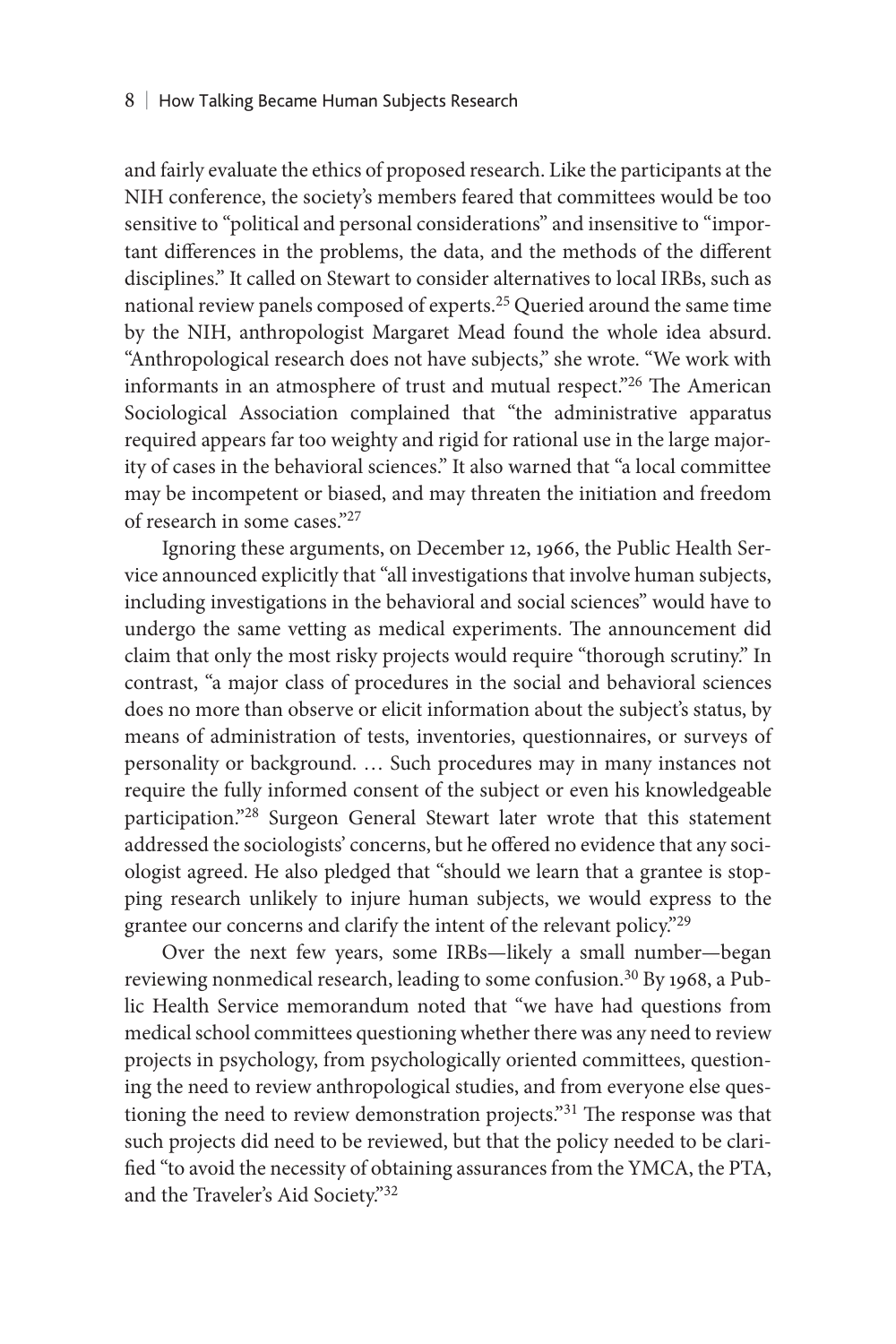Despite such concerns, in April 1971 the Department of Health, Education, and Welfare (DHEW), the PHS's parent, applied the IRB requirement to all department sponsored research.<sup>33</sup> At a meeting that month, when a reviewcommittee member brought up the question of "behavioral and political science research," department representatives insisted that "questionnaire procedures are definitely subject to the Department's policy."34 In December 1971, the department again reiterated that position in its *The Institutional Guide to DHEW Policy on Protection of Human Subjects,* known by its cover as the "Yellow Book," again citing "discomfort, harassment [and] invasion of privacy" as possible consequences of such research. 35

Thus, despite broad opposition from social scientists, the Public Health Service established IRB review as a requirement for a broad class of nonbiomedical research. Then, thanks to the PHS's position within DHEW, that requirement spread to the entire department. Yet this expansion of IRB review of social and behavioral research raised little controversy. In March 1972, the American Sociological Association's executive director commented on the 1971 policy: "We haven't had much flak about it so far. But we do have some concern that this could become a political football, shoving aside scholarly concerns." 36 Truly problematic rules would require the intervention of Congress. And a scandal horrific enough to attract Congress's attention required physicians.

## regulation and legislation

The second step in the spread of IRBs was a medical scandal that helped discredit all research. In July 1972, reporter Jean Heller broke the news of the Tuskegee Syphilis Study, in which the Public Health Service had observed the effects of syphilis on 399 African American men for forty years without offering them treatment.<sup>37</sup> The next year, Congress debated several bills to rein in medical research.

Congress saw the problem as specifically medical. Senator Hubert Humphrey (D-Minn.) proposed a national board to "review all planned medical experiments that involve human beings which are funded in whole or in part with Federal funds." 38 Senator Jacob Javits (R-N.Y.) told the Senate that he was concerned about "psychosurgery, organ transplants, genetic manipulations, sterilization procedures for criminal behavior, brain-washing, mind control and mind expanding techniques, and, yes, even the very concept of birth and death itself."<sup>39</sup> Senate hearings in February and March 1973 likewise emphasized abuses of medicine and therapy. One concern was the delivery of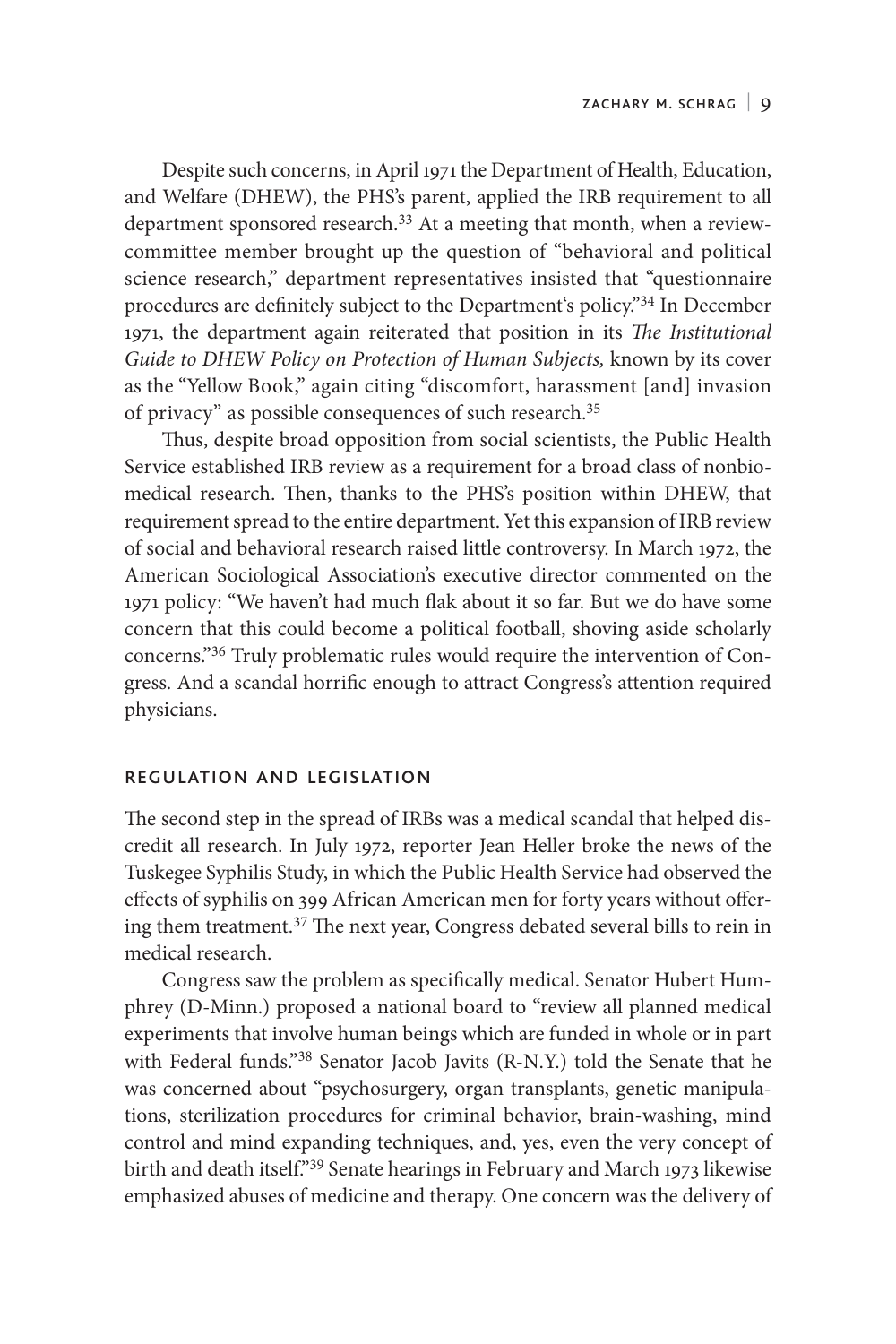health services, which had failed so miserably in the Tuskegee study and in cases where government funds had supported sterilization of dubious propriety. The other was what the Senate health subcommittee called "a wide variety of abuses in the field of human experimentation."<sup>40</sup> These included the introduction of new drugs and medical devices, as well as surgical procedures.

The only nonmedical research the Senate investigated were behavioral experiments, such as B. F. Skinner's "research in to the modification of behavior by the use of positive and negative rewards and conditioning."<sup>41</sup> The subcommittee was particularly concerned about such research taking place in prisons and mental hospitals, where it might be disguised as treatment. Yet the Senate's bill proposed to regulate a much broader category: "behavioral research." As one observer noted, "On the basis of testimony … citing abuses primarily in *clinical* research, psychology as whole has found itself covered by the proposed legislation."<sup>42</sup> Indeed, as time would prove, the Senate's concern about behavior modification would lead to the regulation not just of psychology, but all manner of behavioral and social science.

The publicity over Tuskegee and Congress's concern prompted DHEW officials to think about replacing their departmental guidelines with formal regulations. Although they believed that the 1971 Yellow Book provided all the necessary protection, they realized that outsiders in Congress and the general public would want more than a pamphlet. In August 1972, just weeks after the Tuskegee disclosures, they began circulating memos about the need for the department to publish formal regulations in the *Federal Register* if it did not want to have them imposed directly by Congress. 43 As the Congress kept on working, Charles R. McCarthy, then a recently arrived staffer at NIH, warned that some kind of legislation was coming. If DHEW did not come up with something impressive, Congress might establish a separate agency outside the department—to control human experimentation. 44

 As they discussed what kinds of regulations might mollify Congress, DHEW officials failed to define the scope of the discussion—whether they were debating the regulation of just medical research, or medical and behavioral research, or medical, behavioral, *and* social research. For the most part, their discussions assumed that the focus of any legislation and regulations would be biomedical research. This medical focus was indicated by both the recipients—medical officials within DHEW—and the title of the September 1972 memo calling for new regulations: "Biomedical Research and the Need for a Public Policy." Likewise, the group established in January 1973 to study the problem was named the Study Group for Review of Policies on Protection of Human Subjects in Biomedical Research, with membership drawn from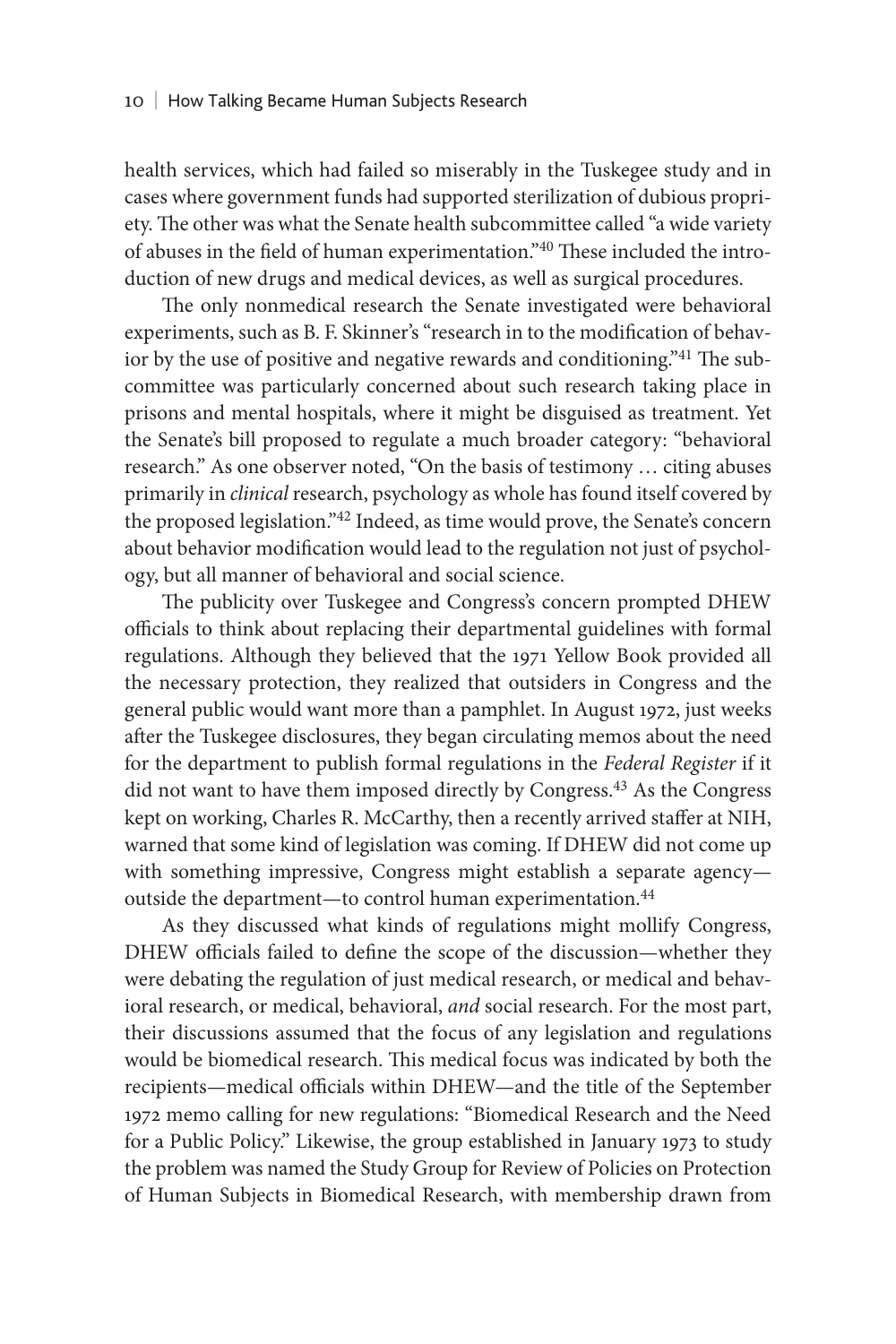health agencies within the department.<sup>45</sup> At other times, psychiatry and psychology crept in. 46

 And, on occasion, social science made an appearance as well. In September 1973, one NIH memo objected to one of the bills on the grounds that its rigid insistence on the subjects' informed consent "places unacceptable constraints on behavioral and social science research."47 Donald Chalkley, the head of the NIH's Institutional Relations Branch, complained that "by imposing on all behavioral and biomedical research and service, the rigors of a system intended to deal with the unique problems of high-risk medical experimentation, [the bill] would unduly hamper low-risk research in psychology, sociology, and education, and unnecessarily dilute the attention given to potentially serious issues in clinical investigation." 48

 Despite the confusion about the applicability of the proposals to nonbiomedical research, on October 9, 1973, DHEW announced its proposed regulations. At the core of the proposal was a reiteration of the IRB requirement that had been in place since 1971: "No activity involving any human subjects at risk supported by a DHEW grant or contract shall be undertaken unless the organization has reviewed and approved such activity and submitted to DHEW a certification of such review and approval." The review would have to determine that "the rights and welfare of the subjects involved are adequately protected, that the risks to an individual are outweighed by the potential benefits to him or by the importance of the knowledge to be gained, and that informed consent is to be obtained by methods that are adequate and appropriate."49

The proposed regulations did not define "human subjects," but they did suggest that the policy applied to "subjects at risk," defined as "any individual who may be exposed to the possibility of injury, including physical, psychological, or social injury, as a consequence of participation as a subject in any research, development, or related activity which departs from the application of those established and accepted methods necessary to meet his needs." This definition made no distinction among biomedical, behavioral, and social research. Two hundred comments arrived, some suggesting "limiting the policy to physical risks only [or the] differentiation of biomedical risks from behavioral risks."<sup>50</sup> Within DHEW, officials voiced similar concerns. In May 1974, the Office of the Assistant Secretary for Planning and Evaluation suggested eliminating social science research from the regulations.<sup>51</sup> A memo prepared just after the regulations were finalized noted that some agencies within DHEW were fretting "about the extent to which these regulations would inhibit social science research."<sup>52</sup>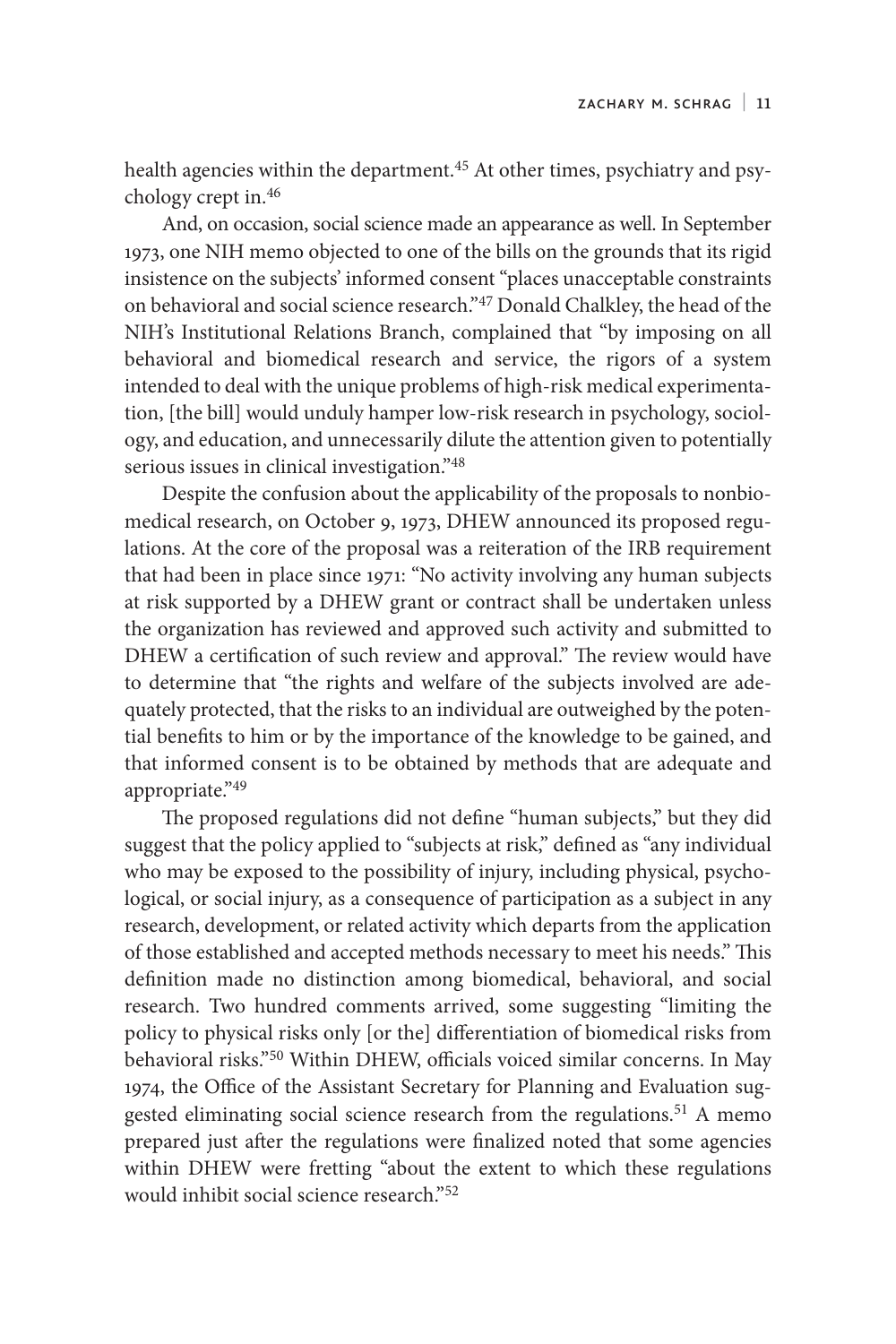The department had little chance to respond to such critiques, since it feared Congress would strip DHEW of its powers entirely, entrusting human subjects protections to a new, independent federal agency.<sup>53</sup> McCarthy later conceded that "because of the time pressure imposed by Senator [Edward] Kennedy, the customary DHEW clearance points for the issuance of regulations were either bypassed or given extremely brief deadlines. The result was a set of flawed regulations."<sup>54</sup> DHEW official Richard Tropp later complained, "It was understood within the department—and alluded to in the regulation's preamble—that further negotiation would follow, to produce a consensus regulation crafted so as to be appropriate for all types of research. The urgency of the issue to the secretary's office waned, however, and that has never happened."<sup>55</sup>

The final regulations were promulgated on May 30, 1974, and became 45 CFR 46. They succeeded in their main mission: persuading Congress to let the department keep control of its own research. Just weeks after the publication of the new regulations, Congress passed the National Research Act, which gave the secretary of DHEW the authority to establish regulations for IRBs, the very regulations that DHEW had just promulgated. 56

The two initiatives—one legislative, the other executive—were largely complementary. But the law diverged from the DHEW proposals in two ways. First, it required institutions receiving DHEW grants to have IRBs in place to review human subjects research, without specifying whether that included research not funded by DHEW. In contrast, the DHEW regulations applied only to grants and contracts from that department. 57 Second, the law passed by Congress limited its scope to "biomedical and behavioral research," while DHEW's regulations applied to all department-funded "research, development, and related activities in which human subjects are involved," which could be construed to include social research as well.<sup>58</sup>

 Only the most careful observers noticed this latter discrepancy. Ronald Lamont-Havers, who had chaired the DHEW Study Group on the Protection of Human Subjects, had earlier distinguished four categories of human subjects research: biomedical, behavioral and psychological, societal, and educational and training.<sup>59</sup> Attuned to the differences among these areas, he noticed Congress's limit and assumed that it applied to the regulations as well. In September 1974, he noted that the policy "is presently applicable only to biomedical and behavioral research" and argued that "the inclusion of 'social' … and 'social sciences'" in two sections of a draft manual "is in error since the policy should deal only with biomedical and behavioral research."<sup>60</sup> But technical amendments published in March 1975 failed to align the regulations with the law.<sup>61</sup>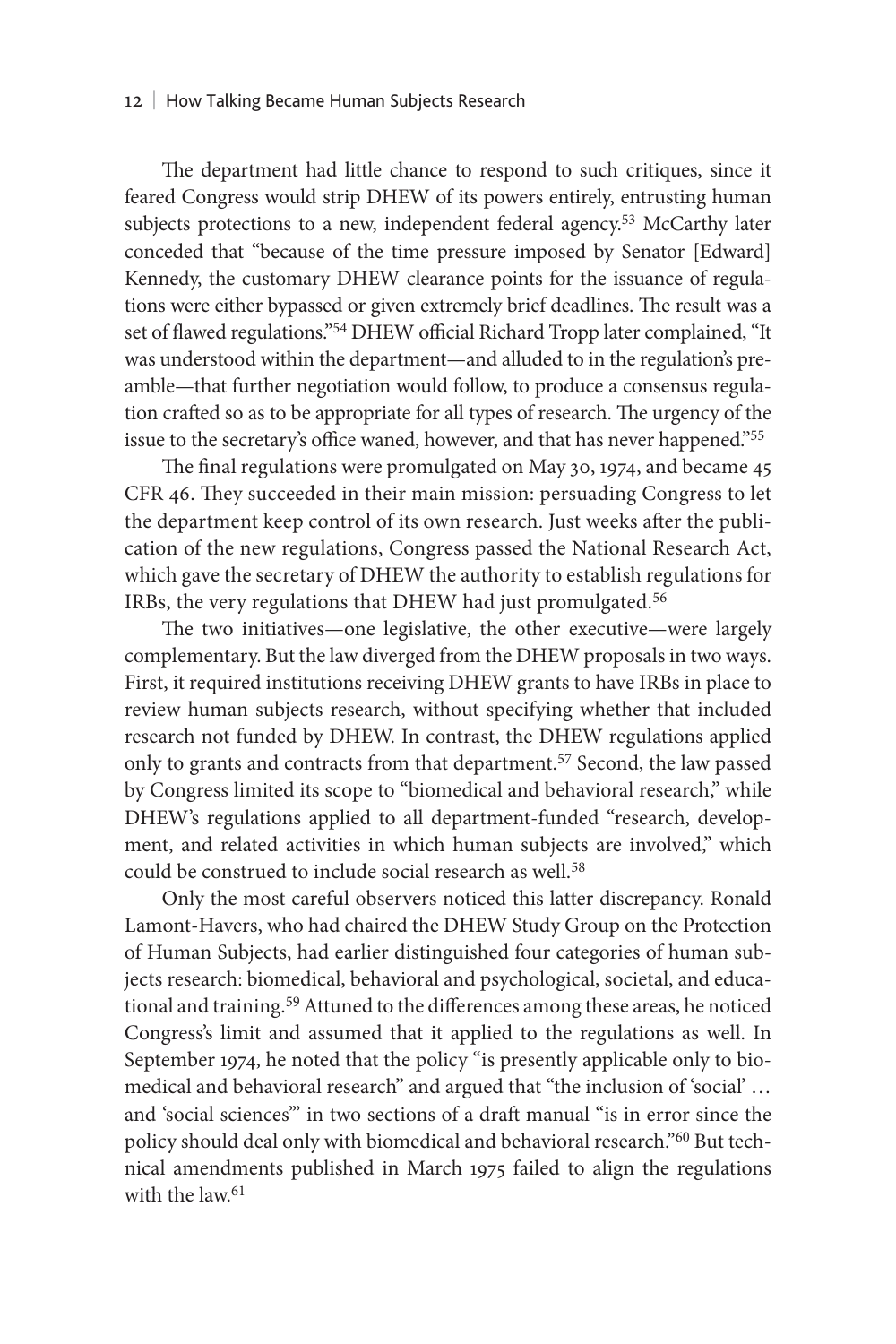Embarrassed by the Tuskegee scandal and fearful of heightened congressional oversight or the establishment of a rival agency, DHEW had rushed the regulations into print. It had ignored warnings from within the department and outside commentators that the regulations might prove inappropriate for the social sciences, and it had diverged from the concerns of Congress and the law itself.

#### the national commission

The third step in the development of the regulations came in response to a body established outside the department. Along with requiring DHEW to issue regulations, the National Research Act established a temporary National Commission for the Protection of Human Subjects of Biomedical and Behavioral Research to explore the issues raised in the 1973 hearings. Originally authorized for only two years, the commission was extended twice, completing its work in September 1978.

The commission devoted little attention to nonbiomedical issues. In 1976, it commissioned a survey of current IRB practices that lumped together everything from psychological experiments to anthropological fieldwork as "behavioral research."<sup>62</sup> The survey also sought information about harms from research but found little in the nonbiomedical categories. Of all 2,039 projects surveyed, only three reported a breach of confidentiality that had harmed or embarrassed a subject.<sup>63</sup> And of the 729 behavioral projects surveyed, only four reported "harmful effects." 64

The commission did hear complaints from social scientists that universities, taking their cue from DHEW, had begun imposing IRB review on anthropology and sociology while ignoring the professional ethics of those fields. Anthropologist Murray Wax warned that "as some universities have applied and interpreted 'human subjects protection' they are stifling basic and traditional forms of ethnographic and anthropological field researches which had put no one at significant risks, except perhaps the fieldworker himself (or herself)."65 At hearings held in 1977, all the sociologists who testified expressed reservations or total opposition to IRB review, while a representative of the American Anthropological Association called for IRBs to be limited to clinical or biomedical research.<sup>66</sup> The commission's own staff sociologist noted that some agencies legitimately resisted the DHEW regulations "because they believe that the regulations are not appropriate to the research that they conduct. The Commission has not looked at that research. We are saying that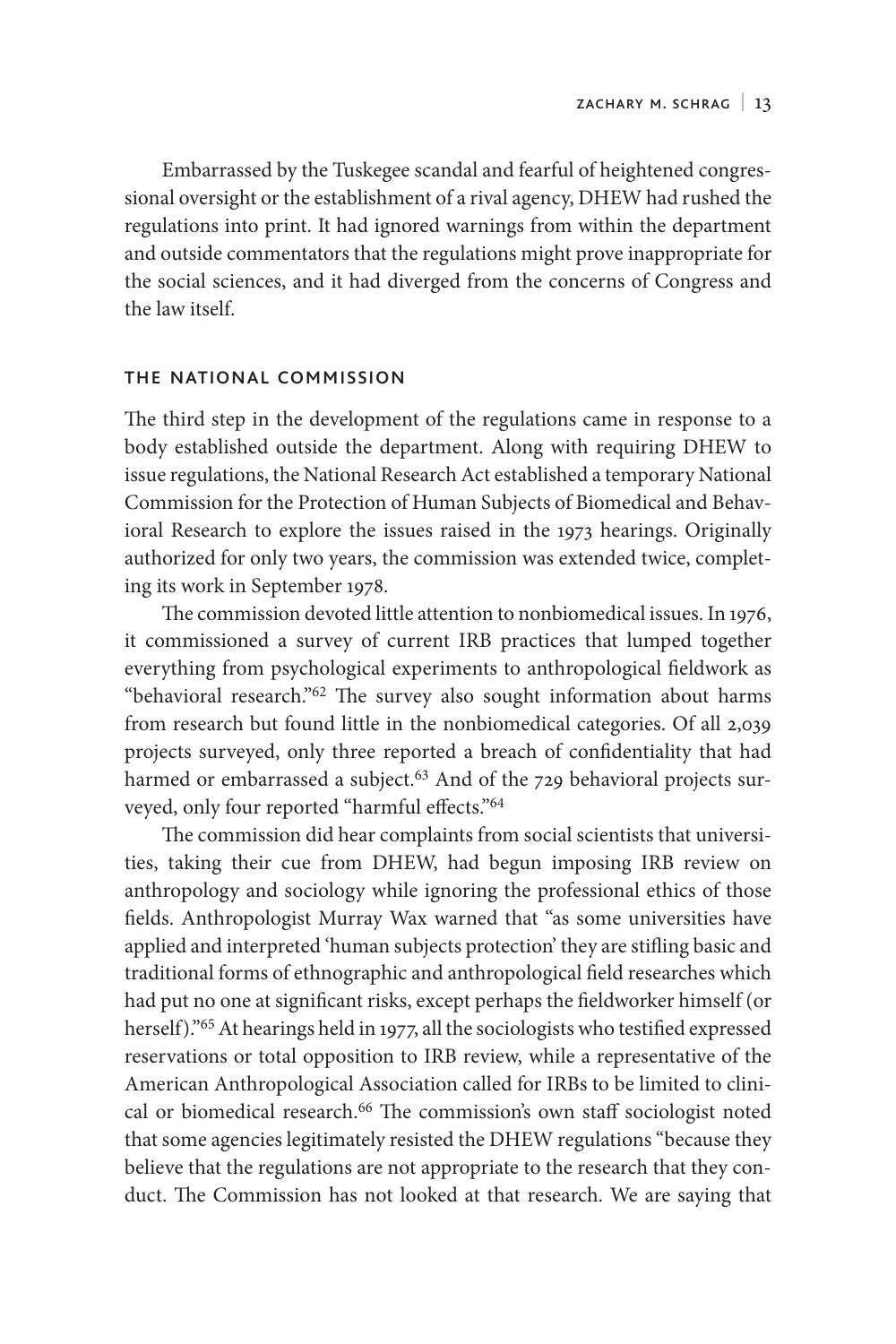these regulations should apply, but we have not looked in any detail at the educational research. There are a number of things that agencies do that could easily be construed to be research involving human subjects that we have not even thought about."<sup>67</sup>

Despite this inattention, the commission recommended defining human subjects research in a way that would encompass a great deal of social science work. In response to the National Research Act's requirement that the commission consider "the boundaries between biomedical or behavioral research involving human subjects and the accepted and routine practice of medicine," the commission defined "research" as "a formal investigation designed to develop or contribute to generalizable knowledge."<sup>68</sup> In place of the applicability of the DHEW regulations to "subjects at risk," the commission recommended that a human subject should be any "person about whom an investigator (professional or student) conducting scientific research obtains (1) data through intervention or interaction with the person, or (2) identifiable private information." Taken together, these definitions expanded human subjects research immeasurably. Moreover, the commission recommended that any institution that received any federal funds for health or health research would have to institute IRB review for all human subjects research at that institution, even research not federally funded. In practice, this meant that every university researcher in the nation who asked questions of living persons would have to submit his or her studies for IRB approval.

The one big concession the commission made to the social sciences was to allow "expedited review" by a single IRB member, rather than a full board vote, for some categories of research, including surveys and interviews when "the subjects are normal volunteers and that the data will be gathered anonymously or that confidentiality will be protected by procedures appropriate to the sensitivity of the data."<sup>69</sup> The choice of expedited review was a leap into the unknown. Approval (or rejection) of a project by anything less than a full IRB was forbidden by the 1974 regulations, and the commission's IRB survey noted that in all the institutions it studied, "individual reviewers were never reported to make decisions for the committee regarding a proposal's acceptability."70 Nevertheless, based on this provision, assistant staff director Barbara Mishkin asserted that "I think we have built in enough flexibility in these IRB recommendations to accommodate any social research, any social science research, any research in education, and so forth."71

As the commission completed its work, DHEW officials began thinking about how to translate its recommendations into new regulations. The task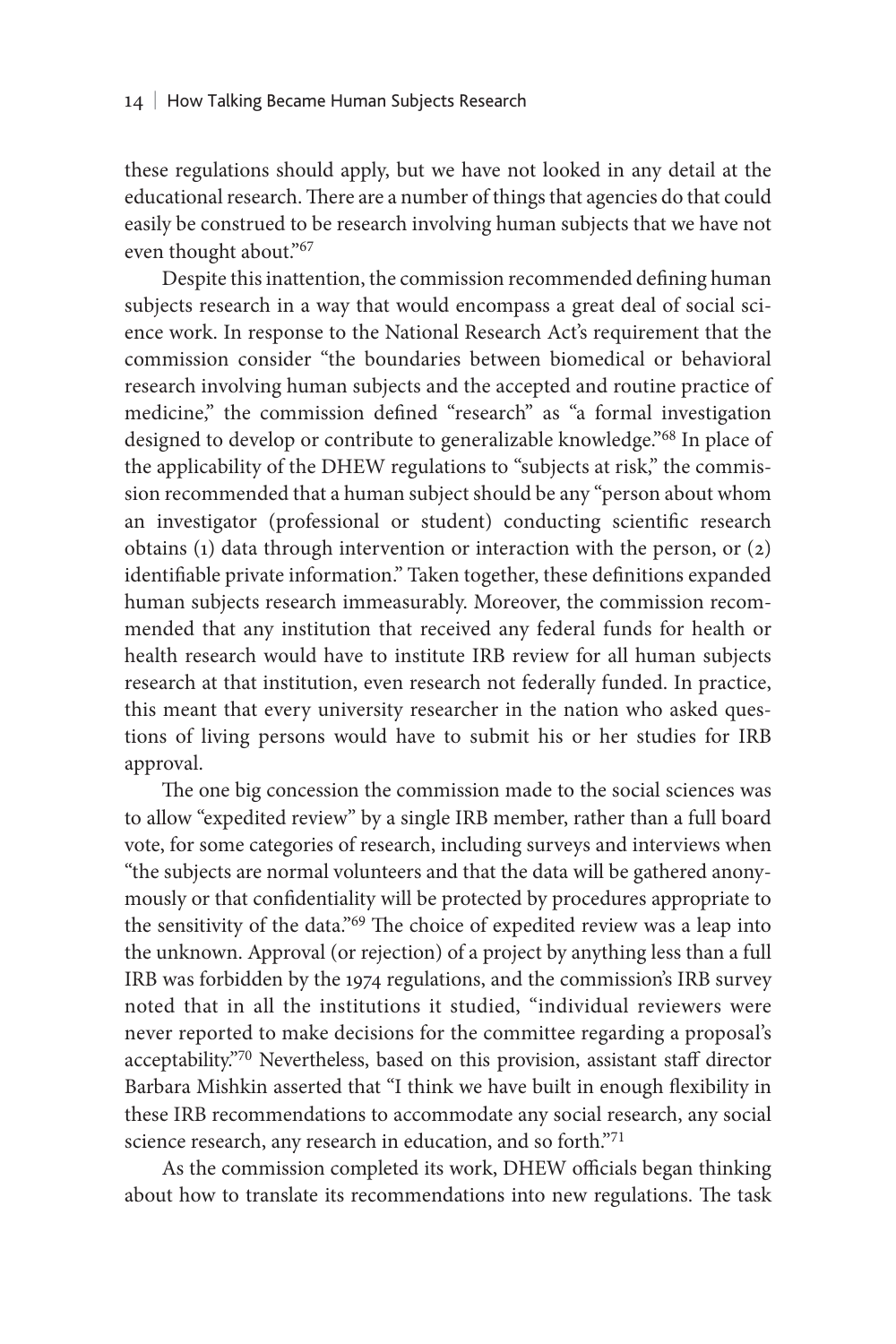fell to Charles McCarthy, now the director of the Office for Protection from Research Risks (OPRR), which had been established in late 1974.<sup>72</sup> Knowing full well the rush in which the 1974 regulations were drafted, he had earlier argued that "when the Commission's Report on IRB's has been published and comments have been received, a general revision of the entire 45 CFR 46 should be undertaken."<sup>73</sup> For most of a year, a committee with representatives of various agencies within the department worked on the task, coming to agreement on a general outline. The new regulations adopted the commission's definitions of research and human subjects as well as the requirement for adequate confidentiality.<sup>74</sup>

Unlike the commissioners, however, some DHEW officials questioned whether regulations designed for medical experimentation should really be applied to researchers who just watched and talked to other adults, leading to a debate in the spring and early summer of 1979. The department's Office of the General Counsel argued for the narrowest applicability and the broadest exceptions. It was opposed by the Public Health Service, which included the Food and Drug Administration (FDA), the Alcohol, Drug Abuse, and Mental Health Administration (ADAMHA), and the National Institutes of Health, which in turn included McCarthy's OPRR. The debate centered on three questions.

The first question was the degree of risk presented by survey and observational research. Deputy general counsel Peter B. Hamilton found that "most surveys are innocuous and to require IRBs to look at all such research in order to find the survey that is truly harmful, would be an unwarranted burden on IRBs that would likely distract them from concentrating on more risky research that needs their attention." Hence, he suggested that rather than offer expedited review, the regulations should fully exclude all anonymous surveys and all survey research that did "not deal with sensitive topics, such as sexual behavior, drug or alcohol abuse, illegal conduct, or family planning." More generally, he sought "to remove from IRB review categories of research that only through 'worst case' analysis present any risk to subjects, and are in almost all instances a waste of time for IRBs to review."75

In contrast, health officials believed that surveys and observation threatened serious harm in the form of invasion of privacy. In March 1979, ADAMHA administrator Gerald Klerman warned of the potentially "lifelong stigmatizing of individuals as a result of inappropriate or unauthorized disclosure of information about childhood behavior problems or mental illness" and noted that ADAMHA peer review groups had found inadequate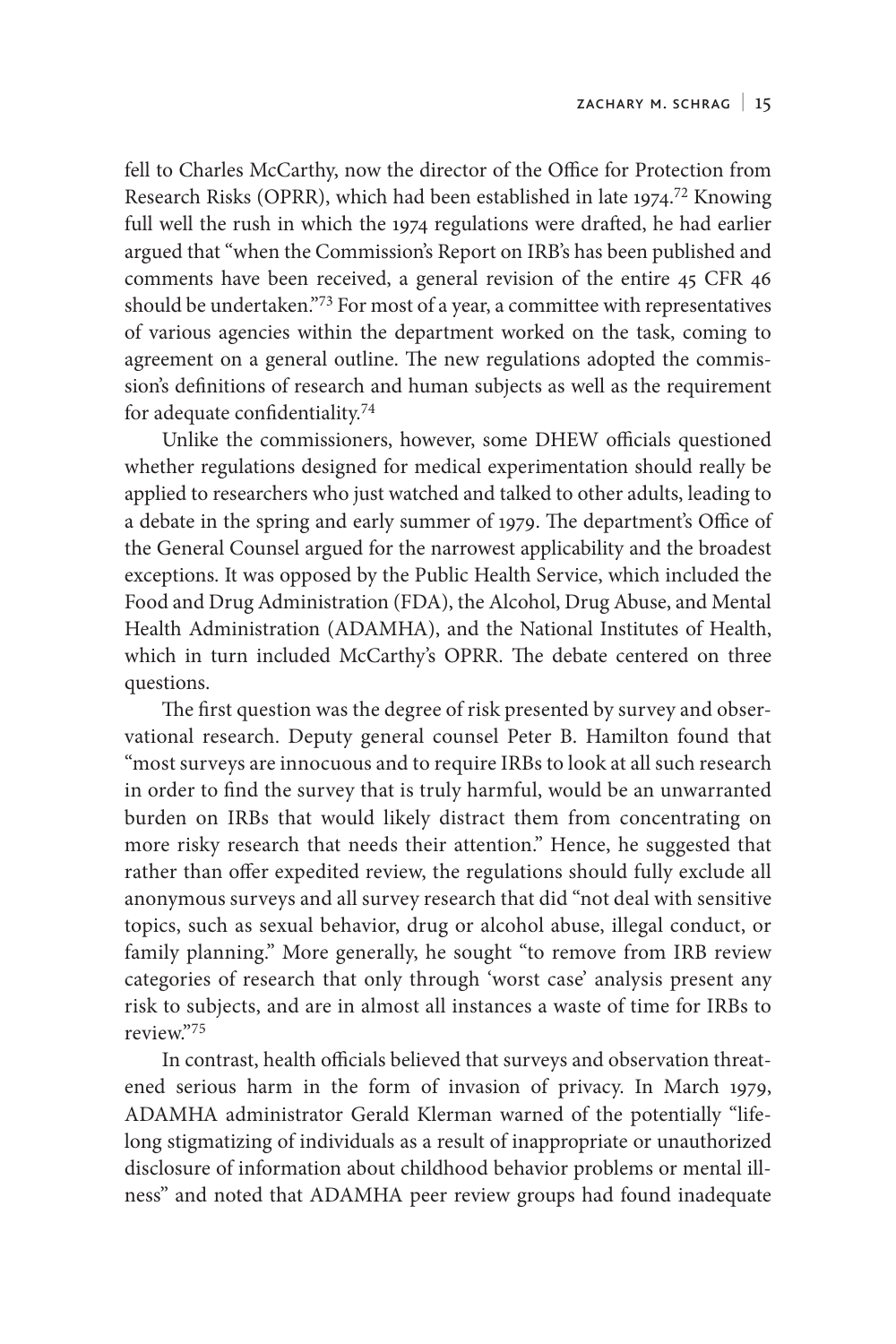protections of confidentiality. Thus, he argued that while survey and observational research might merit expedited review, they should not be excluded entirely. 76 By June, the NIH had agreed, claiming that "unethical invasions of privacy can and have occurred," and that "inadvertent or compulsory disclosure of information collected in such research can have serious consequences for subjects' future employability, family relationships or financial credit." It also suggested that "some surveys can cause psychological distress for subjects."<sup>77</sup> In making these claims, neither Klerman nor the NIH memo presented any specific examples of harmful or unethical research projects. Nor did they feel they had to. The NIH position hinted that regulation would be required even if the general counsel should show that *all* interview and observational research was innocuous. 78

The second question was whether IRB review was the right tool to protect against the risks of survey and observational research. The Office of General Counsel suggested that "less burdensome requirements might need to be imposed on survey research to provide some assurance against breach of confidentiality," but that "the procedures in Part 46, even as we propose they be revised, are inappropriate for this purpose."79 The health agencies, in contrast, asserted that no alternative could "provide all of the vital protections which the IRB review process encompasses, including the review of ethical acceptability of the research, adequacy of the informed consent procedures, and procedures for insuring confidentiality of data."<sup>80</sup> It is not clear why the health officials believed that IRBs were effective at these tasks. Just as they had presented no examples of harmful projects, they presented no examples of effective IRB intervention.

 Finally, the two sides split over how closely the regulations should follow the specific language of the National Research Act. For example, because the law required only that institutions receiving funds establish "a board … to review biomedical and behavioral research," Hamilton suggested requiring only review, not review *and* approval. And institutions receiving department funds would be required to maintain IRBs only for "biomedical or behavioral research involving human subjects" (as specified by the law) not other categories. As Hamilton noted, "if Congress had wished … to cover all human subjects research, rather than just biomedical and behavioral, it could have done so."81

But the health agencies were reluctant to cede power. The NIH director complained that the general counsel, rather than the PHS, had even been allowed to draft what he termed "health related regulations."<sup>82</sup> And while recognizing that the general counsel's version would best "fulfill the literal requirements of the Act," he preferred "a reasonable interpretation of the Act"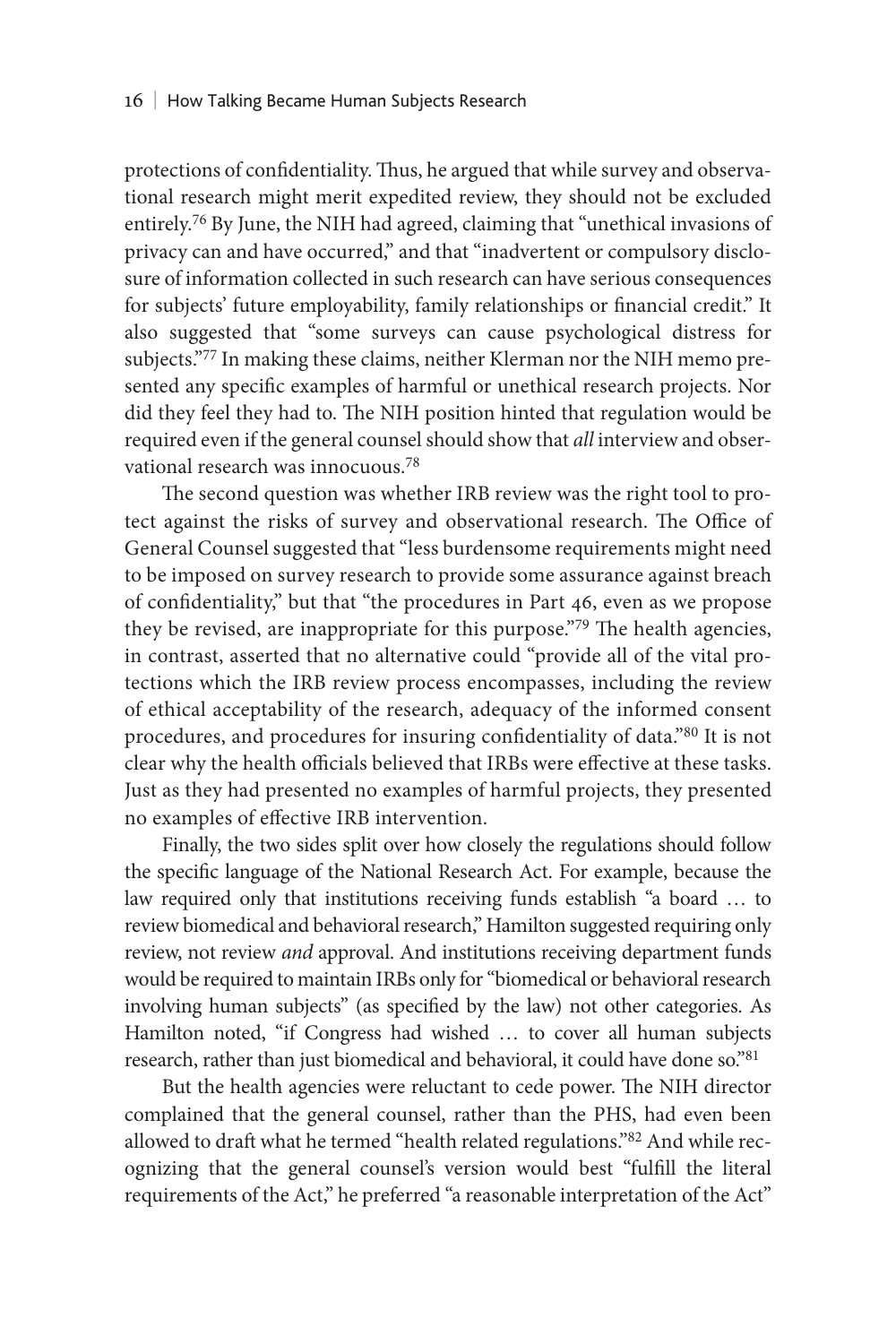that would extend IRB review to projects not funded by the department and that was not limited to biomedical and behavioral research.<sup>83</sup>

 Despite the debate, both sides agreed that the bulk of social research should be excluded from the requirement of IRB review. Even ADAMHA's Klerman made clear that he was primarily concerned about protecting "subjects of biomedical and behavioral research in institutions funded by PHS," and "would be willing to go along with exemptions for research funded by the Office of Education." 84 To this end, his office proposed that the regulations exclude "product and marketing research, historical research, journalistic research, studies on organizations, public opinion polls and management evaluations where the potential for invasion of privacy is absent or minimal," a position adopted by the health agencies as a whole. 85 No one in the department advocated IRB review for surveys, interviews, and observations not directly concerned with health or criminal matters. What was at stake, therefore, was the precise wording or the exemptions for such projects, and the applicability of the regulations to surveys, interviews, and observations concerning physical and mental health.

 On August 14, 1979, the department published draft regulations that would apply to all human subjects research—funded or not—"conducted at or supported by any institution receiving funds from the Department for the conduct of research involving human subjects," which in practice meant every research university, or at least every one with a medical school. But it offered two alternative sets of exemptions. "Alternative A" was the general counsel's version, excluding from review projects not dealing with "sensitive topics" and all surveys or observations when subjects could not be identified. "Alternative B," reflecting the view of Klerman and the health agencies, offered the exemption for product or marketing research, journalistic research, historical research, and the like.<sup>86</sup>

After months of debate, everyone could agree that the National Commission had exceeded its congressional mandate when it proposed IRB review for every interaction between a researcher and another person. The question on the table was how far to extend, and how best to phrase, the necessary exemptions. As it announced this question, the department noted, "These are 'proposed' regulations and public comment on them is encouraged."87 That public comment was not long in coming.

#### **CRITICS**

The fourth step in the development of the regulations was the only one in which social scientists had any real voice. In the early 1970s, as universities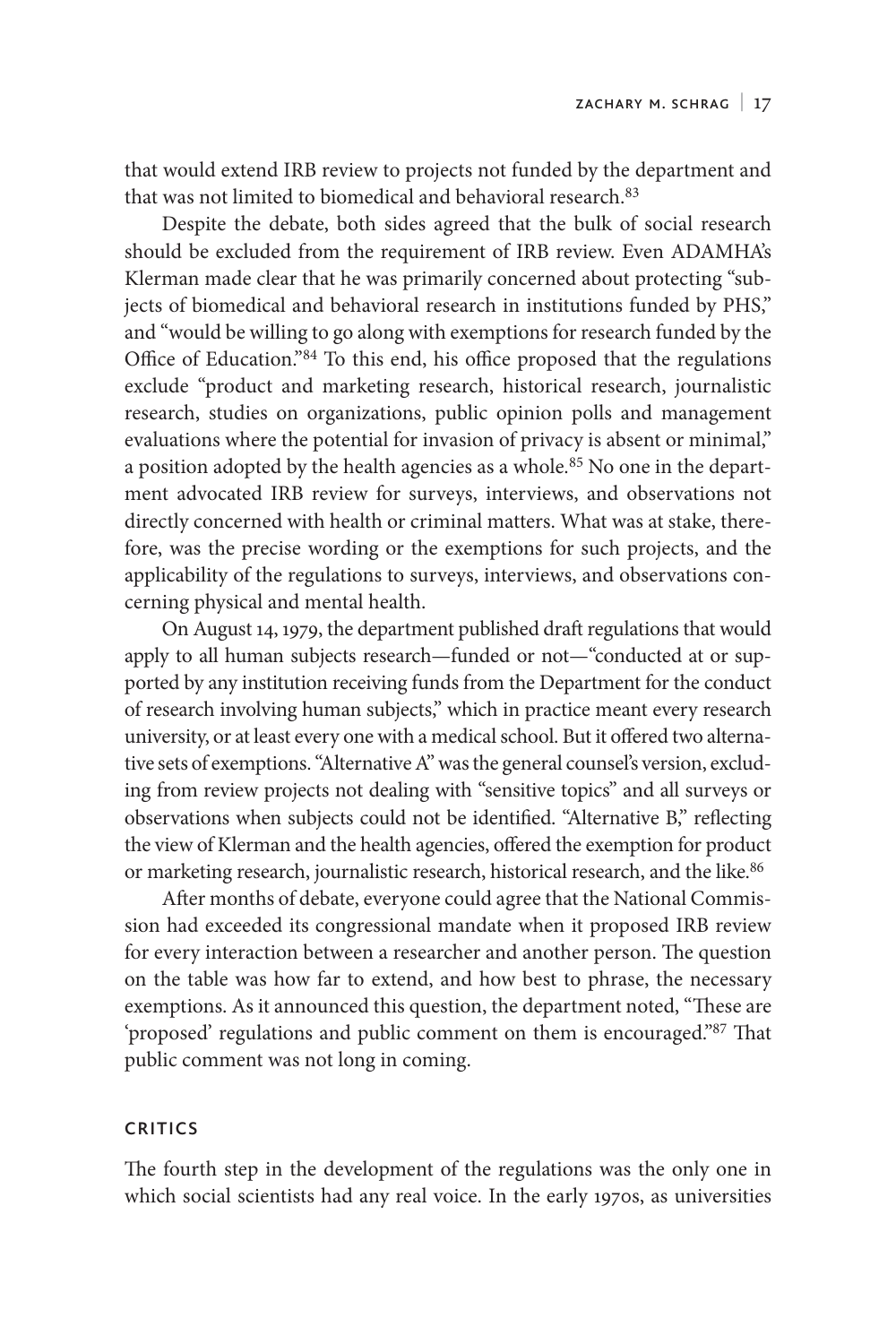began requiring IRB review of projects in anthropology and sociology, researchers in those fields began complaining, though the National Commission had largely ignored their complaints. With the publication of the draft regulations in August 1979, new critics emerged, most prominently Ithiel de Sola Pool, a professor of political science at MIT. Pool became involved in IRB issues in 1975, when the MIT board told a colleague he could not interview Boston antibusing activists who were breaking the law, on the grounds that his interviews might be used against the criminals. Pool was outraged that his university would block research on so important a topic, and that it would deploy its power against a part-time assistant professor. This was enough to set him bitterly against both the 1974 regulations and the new proposals, which he considered an attack on free speech and the concept of a university. 88

 Pool was joined by Edward L. "Pat" Pattullo, the director of the Center for the Behavioral Sciences at Harvard. Pattullo chaired Harvard's IRB and believed that IRB review of nonmedical research was appropriate when subjects were being deceived or otherwise unable to protect their own interests.<sup>89</sup> He acknowledged that talking could hurt. "The fact that a considerable number of social studies have resulted in subjects experiencing boredom, humiliation, self-doubt, and outrage I do not question," he argued. "Further, it would be surprising if there were not others in which breaches of confidentiality, especially, have led to more dire consequences—though I am not aware of any such cases. Nevertheless … the possible harm that inheres in most social research is of a kind that we decided long ago we must risk as the necessary price for a free society."<sup>90</sup> He compared social scientists to investigative journalists, evoking the triumph of the press's coverage of Watergate.

Based on this acceptance of harm, Pattullo offered a formula that, he believed, could distinguish between the kinds of research that should proceed without review and the more dramatic interventions of the sort deployed by some social psychologists: "There should be no requirement for prior review of research utilizing legally competent subjects if that research involves neither deceit, nor intrusion upon the subject's person, nor denial or withholding of accustomed or necessary resources."<sup>91</sup> By November 1979, twelve scholarly and education associations endorsed a proposal to insert Pattullo's disclaimer into the regulations themselves.<sup>92</sup>

At first, the Department of Health, Education, and Welfare (renamed the Department of Health and Human Services, or HHS, in May 1980) dismissed the complaints. McCarthy wrote that "all of these objections cited by Dr. Pool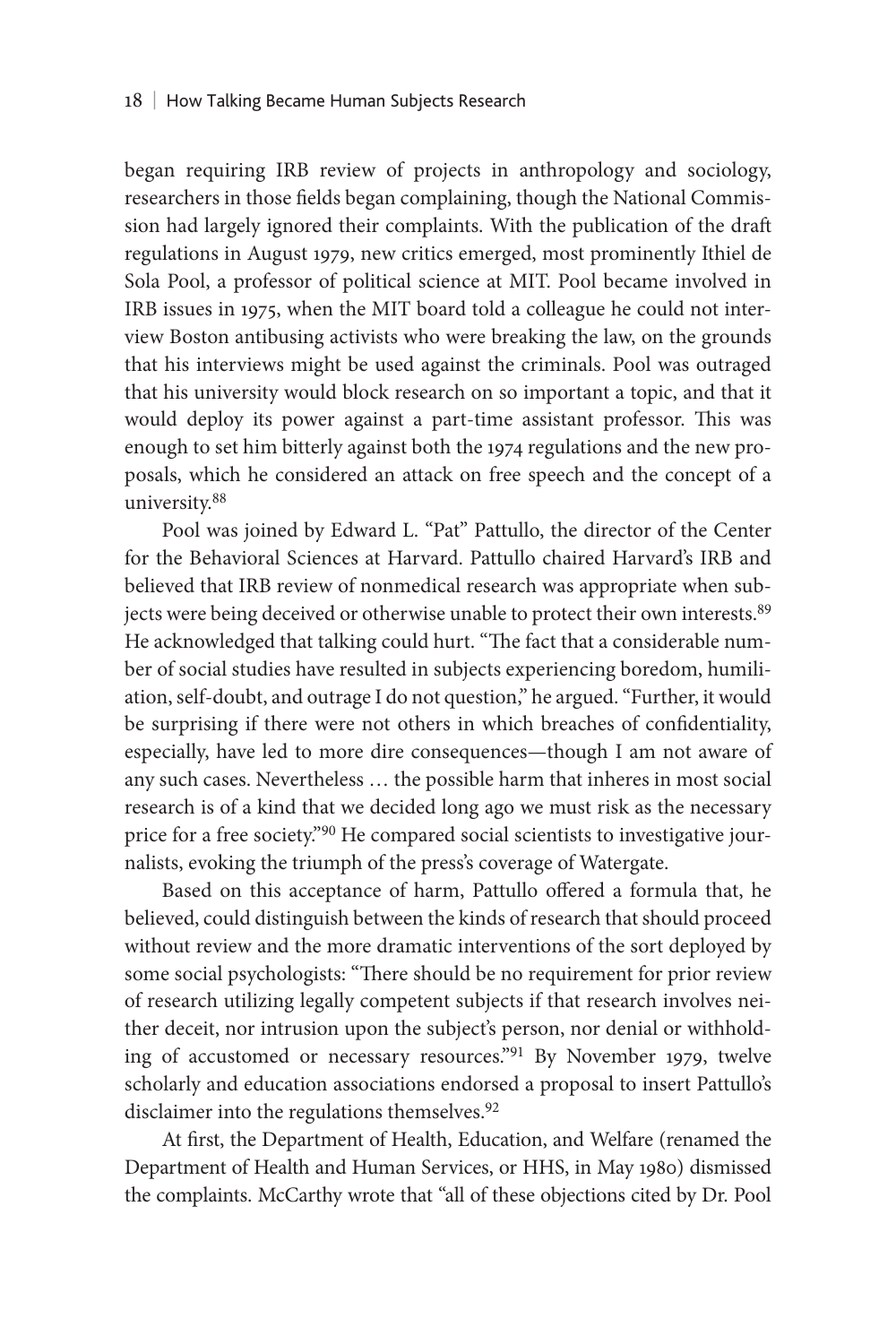had been considered and rejected by the National Commission for the Protection of Human Subjects, and each had been considered and rejected by the Department prior to publication of the [draft regulations]."<sup>93</sup> But as critics commented on the draft regulations and published their complaints, the department began paying attention. 94 An unsigned memo of May 1980 noted that about 85 percent of those who formally commented on the two lists of exceptions preferred alternative A, reflecting the general counsel's views of 1979 and widely perceived to "provide broader exemptions than alternative B."95

 In July 1980, the new President's Commission for the Study of Ethical Problems in Medicine and Biomedical and Behavioral Research, the successor to the National Commission, held hearings specifically on social and behavioral research, giving Pool and other critics their most official forum yet. Following the hearings, the chairman informed the department: "We believe that efforts to protect human subjects are ultimately disserved by the extension of regulatory procedures to ever broader areas. In a word, the full panoply of prior review ought not to apply to activities in which there is no discernable risk to human subjects." He called for exemption from review of "research involving questionnaires, interviews, or standard educational or psychological tests, in which the agreement of subjects to participate is already an implicit or explicit part of a research process which itself will involve little or no risk." 96

 But in that last clause, the commission implicitly rejected Pattullo's argument that even risky conversations with consenting adults should proceed without review. Instead, the commission recommended exemptions for

 research involving solely interview or survey procedures if (a) results are recorded in such a manner that subjects cannot reasonably be identified directly or through identifiers linked to the subjects, or (b) the research does not deal with information which, if confidentiality were breached, could place the subjects at risk of criminal prosecution, civil liability, loss of employment, or other serious adverse consequences, except in settings in which subjects may feel coerced to participate.

 It also called for exemptions for surveys and interviews on any topic "if the respondents are elected or appointed public officials or persons running for public office" and to "survey activities involving solely product and marketing research, journalistic research, historical research, studies of organizations, public opinion polls, or management processes," provided "the research presents no risk of harming subjects or of invading their privacy." And it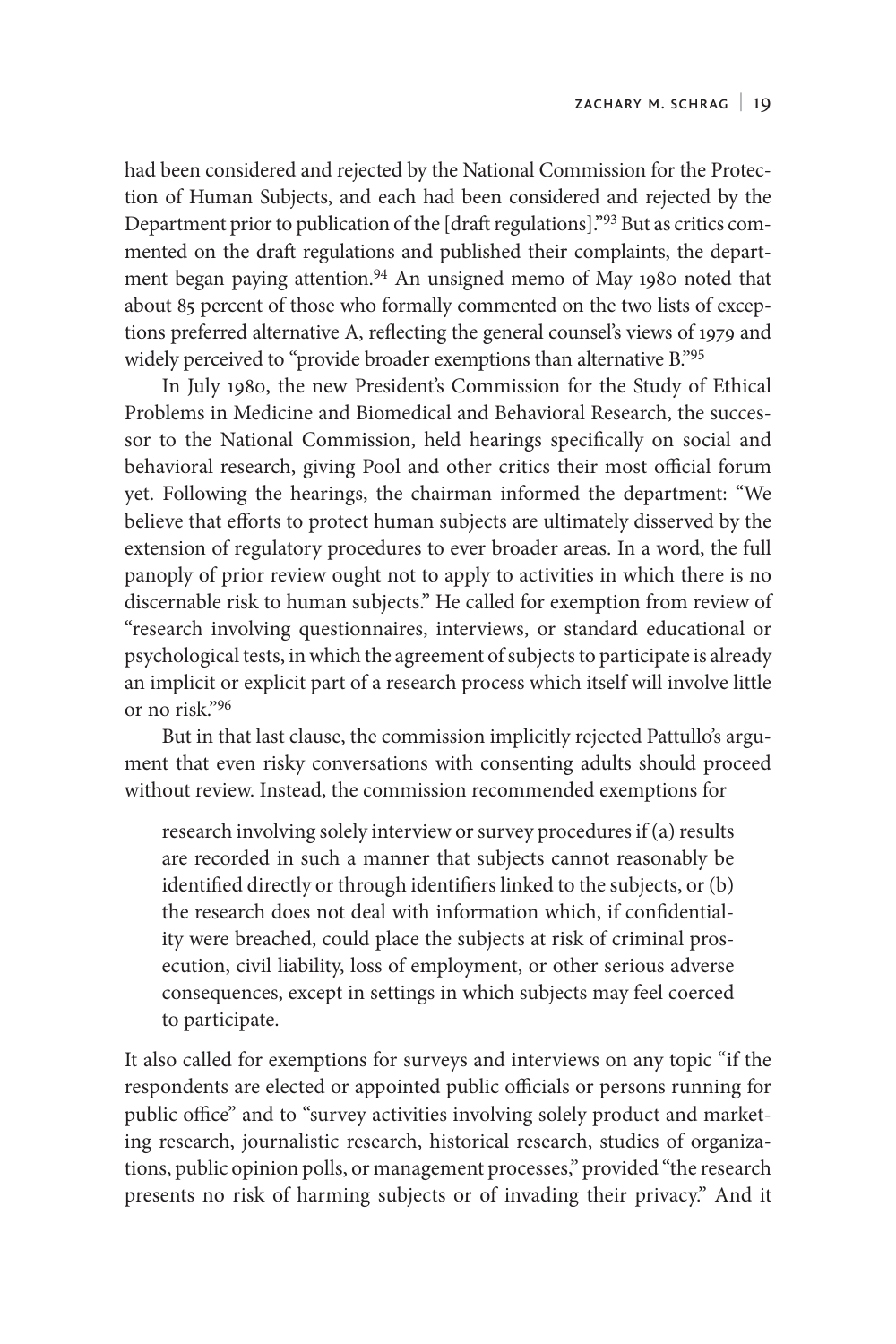insisted that the regulations apply "only to research with human subjects that is conducted or supported by HHS."97 Taken together, these provisions exempted many more kinds of research than did either alternative A or B of the 1979 draft regulations.

Then, on November 4, 1980, Ronald Reagan won the presidency, and, McCarthy later recalled, "Everybody knew that this was not a time to try to propose a new regulation."<sup>98</sup> Indeed, Secretary of HHS Patricia Roberts Harris decided to promulgate no new regulations during the transition to the new administration.<sup>99</sup> To get around this obstacle, McCarthy began promoting the proposed new regulations as a *reduction* of regulation, particularly in nonmedical fields. To make this argument, he had to distort the effects of both the 1974 regulations and their proposed replacements. First, he painted the status quo in dire terms, claiming that "current regulations extend protections to *all* research involving human subjects in institutions that receive HHS support" and "all behavioral and social science research involving humans is currently regulated by HHS."<sup>100</sup> In a memo prepared for a superior, he suggested that the alternative to issuing new regulations was "to continue to extend coverage of all behavioral and social science research involving human subjects even if the research is essentially risk free."<sup>101</sup>

This was not true. Although many universities were requiring review of all research, within DHEW and HHS the regulations had only been applied to research sponsored by the Public Health Service, not other elements of the department.<sup>102</sup> Moreover, the department's own general counsel had only months before assured readers of the *New York Times* that "the current policy applies only to research involving human subjects which is conducted or supported by HEW," not unfunded research.<sup>103</sup> Although the department did believe that the law required institutions accepting any *PHS* funds to review all research, regardless of funding, new regulations would be neither necessary nor sufficient to reverse that interpretation. Having exaggerated the existing extent of regulation, McCarthy then claimed that the new rules were more lenient, stating that the "proposed new rules would exempt risk-free behavioral and social science research resulting in deregulation of about 80% of research." 104 Since the record contains no hint of the complex investigation that would have been needed to determine such a figure, it was almost certainly an invention by McCarthy. 105 (Passing McCarthy's arguments up to Secretary Harris, the director of NIH promised that the exemptions would cover "all risk-free behavioral and social science research," though he noted that the definition of "risk-free" was debatable.) 106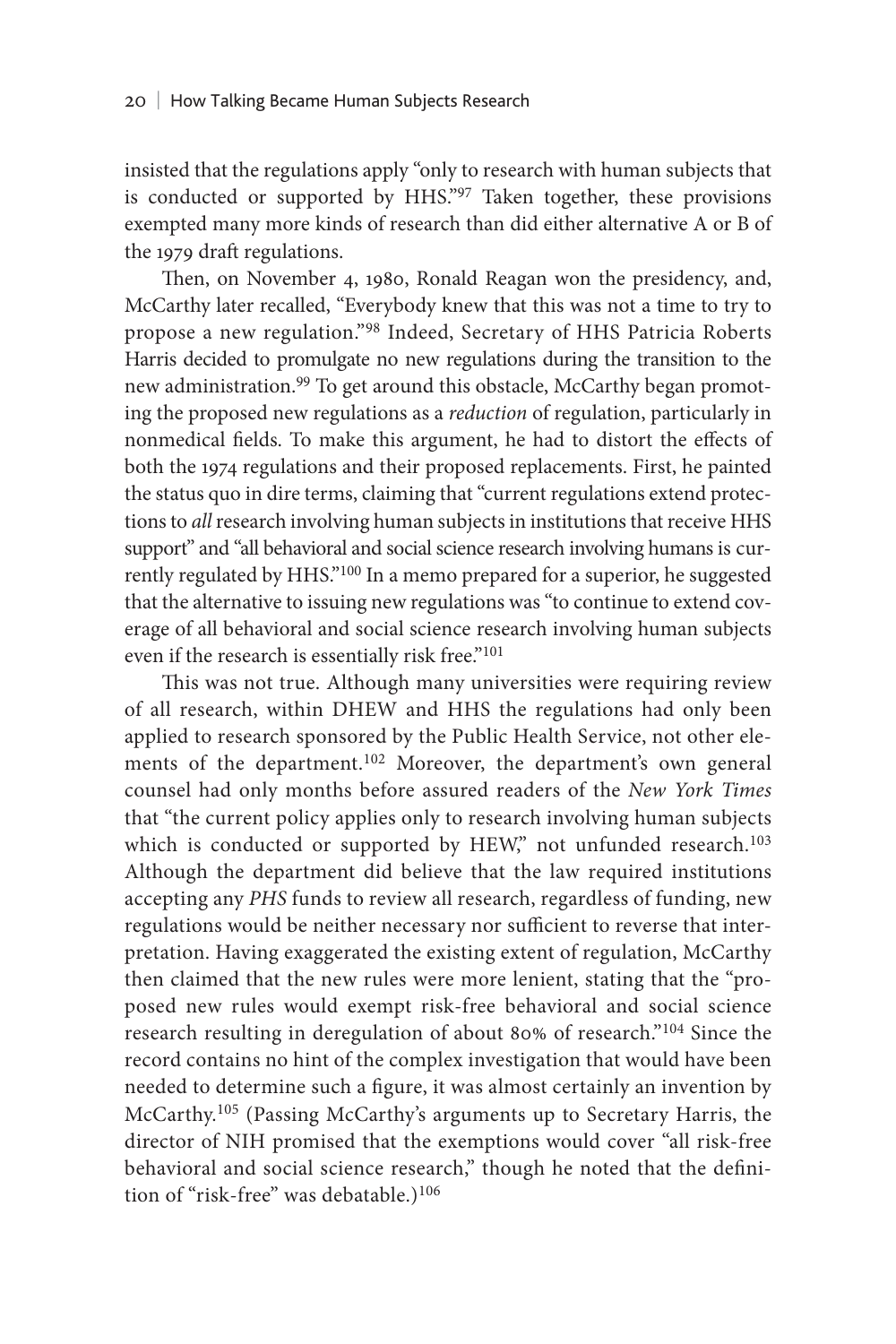McCarthy later admitted that his arguments had been deceptive. As he explained in 2004, he told the Reagan transition team that the new regulations were less stringent than the old ones. "Of course, they weren't, but they looked like they were because we wrote some exceptions." He pulled a similar ruse with the lame-duck secretary, packaging the new rules as "Diminished Regulations for the Protection of Human Subjects" while trusting "nobody down there in the last weeks of the Harris administration getting ready to leave office would actually read it. So they didn't know what all that was about, but they could read the title."<sup>107</sup>

The general counsel's office was still proposing to exempt almost all survey and interview research. To fight off this challenge, McCarthy wrote a memo for the surgeon general that revealed just how little justification he could muster for regulating the social sciences at all. McCarthy had to reach all the way back to the 1965 letter from Congressman Gallagher and two other members of Congress to Surgeon General Luther Terry, fretting about "the use of personality tests, inventories and questionnaires," especially when "given to young people in our schools." Yet these were not the types of research Pattullo and others had argued to exempt. McCarthy claimed that the "paucity of documented abuses in this kind of research is due to the success of our policy rather than the absence of need for protections," thus equating correlation and causation. Finally, McCarthy warned that exempting social science "would place the Department's regulations out of conformity with the Nuremberg Code" of 1947, even though that code also required research "based on the results of animal experimentation," and was clearly designed only for medical experiments.<sup>108</sup> These were strained arguments—far too strained to be published in the *Federal Register* —but they seem to have worked, for the regulations did not exempt all interview research. On January 13, 1981, in the final week of the Carter presidency, Secretary Harris signed the final regulations, which were then promulgated on January 26, six days into Ronald Reagan's presidency.

The announcement accompanying the new regulations restricted mandatory review to HHS-funded research. Since 1974, the department had argued that the National Research Act required any institution receiving Public Health Service funds to review all human subjects research at that institution, regardless of the funding of the individual project. Now, however, the department announced the opposite: "The HHS General Counsel has advised that there is no clear statutory mandate in the National Research Act to support a requirement for IRB review of other than Public Health Service– funded research."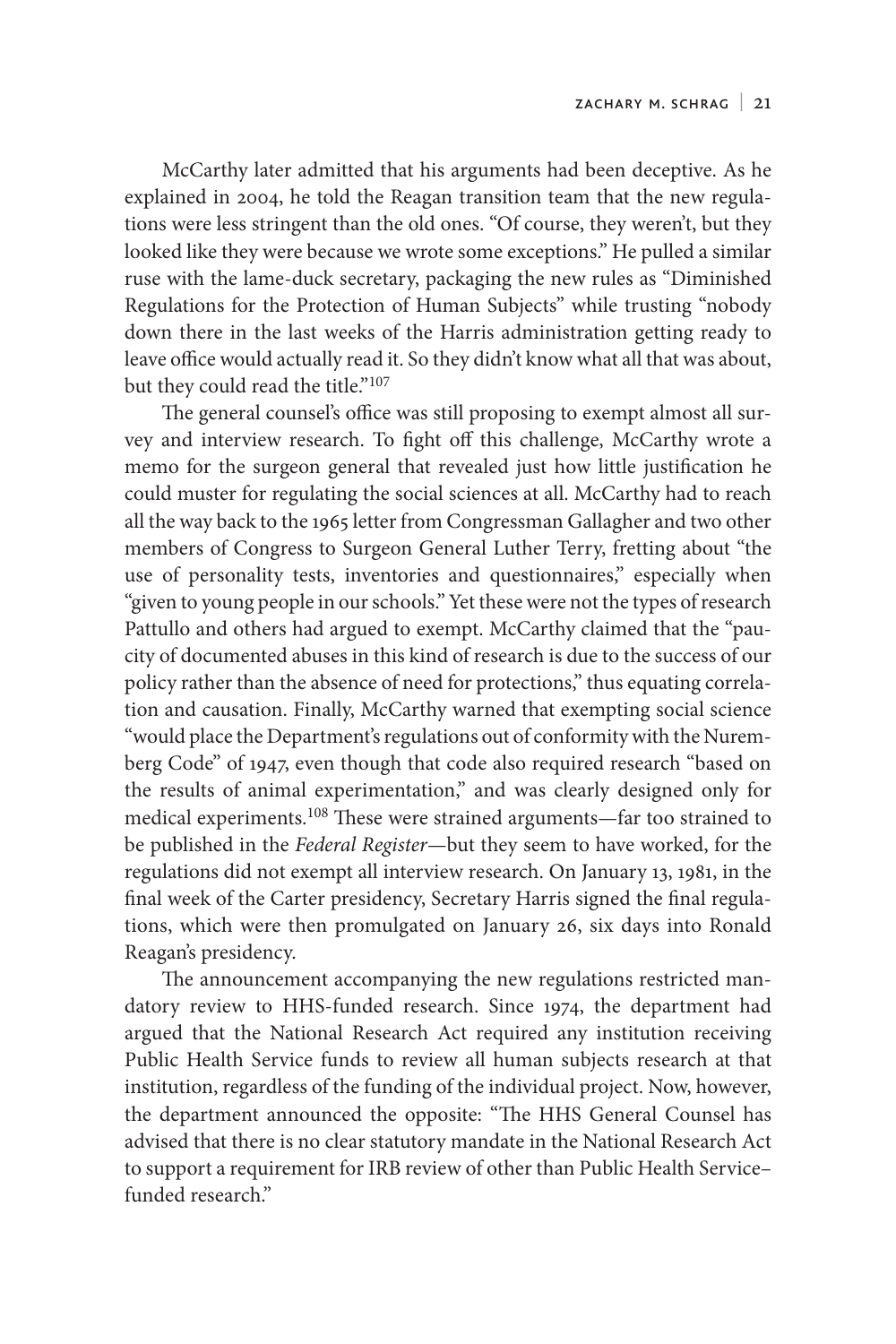Moreover, the regulations themselves offered what the department termed "broad exemptions of categories of research which normally present little or no risk of harm to subjects." These included research on classroom techniques, educational tests where subjects could not be identified, and reading publicly available records. And it exempted all

 research involving survey or interview procedures, except where all of the following conditions exist: (i) Responses are recorded in such a manner that the human subjects can be identified, directly or through identifiers linked to the subjects, (ii) the subject's responses, if they became known outside the research, could reasonably place the subject at risk of criminal or civil liability or be damaging to the subject's financial standing or employability, and (iii) the research deals with sensitive aspects of the subject's own behavior, such as illegal conduct, drug use, sexual behavior, or use of alcohol. All research involving survey or interview procedures is exempt, without exception, when the respondents are elected or appointed public officials or candidates for public office.

 (Observational research was exempted in an almost identical provision that, mysteriously, did not give blanket permission to observe public officials in public.)

The announcement boasted that taken together, these exemptions would "exclude most social science research projects from the jurisdiction of the regulations" as well as "nearly all library-based political, literary and historical research, as well as purely observational research in most public contexts, such as behavior on the streets or in crowds."<sup>109</sup> Indeed, since the regulations covered only research that asked about the "sensitive aspects" *and* were funded directly by HHS, it probably was true that only a handful of projects each year would automatically require review.

Many critics were mollified. Richard Tropp, who had complained of the department's failure to consult its own experts in drafting the 1974 regulations, found that the 1981 revision "address[ed] the most critical informed consent issues, and [made] sweeping reductions in the applicability of the regulation to riskless social science research." 110 Richard Louttit of the National Science Foundation claimed that "with minor exceptions, basic research in the following fields is exempt from IRB review: anthropology, economics, education, linguistics, political science, sociology, and much of psychology."<sup>111</sup> The American Sociological Association told its members, "take heart—most sociological research is now exempt from human subjects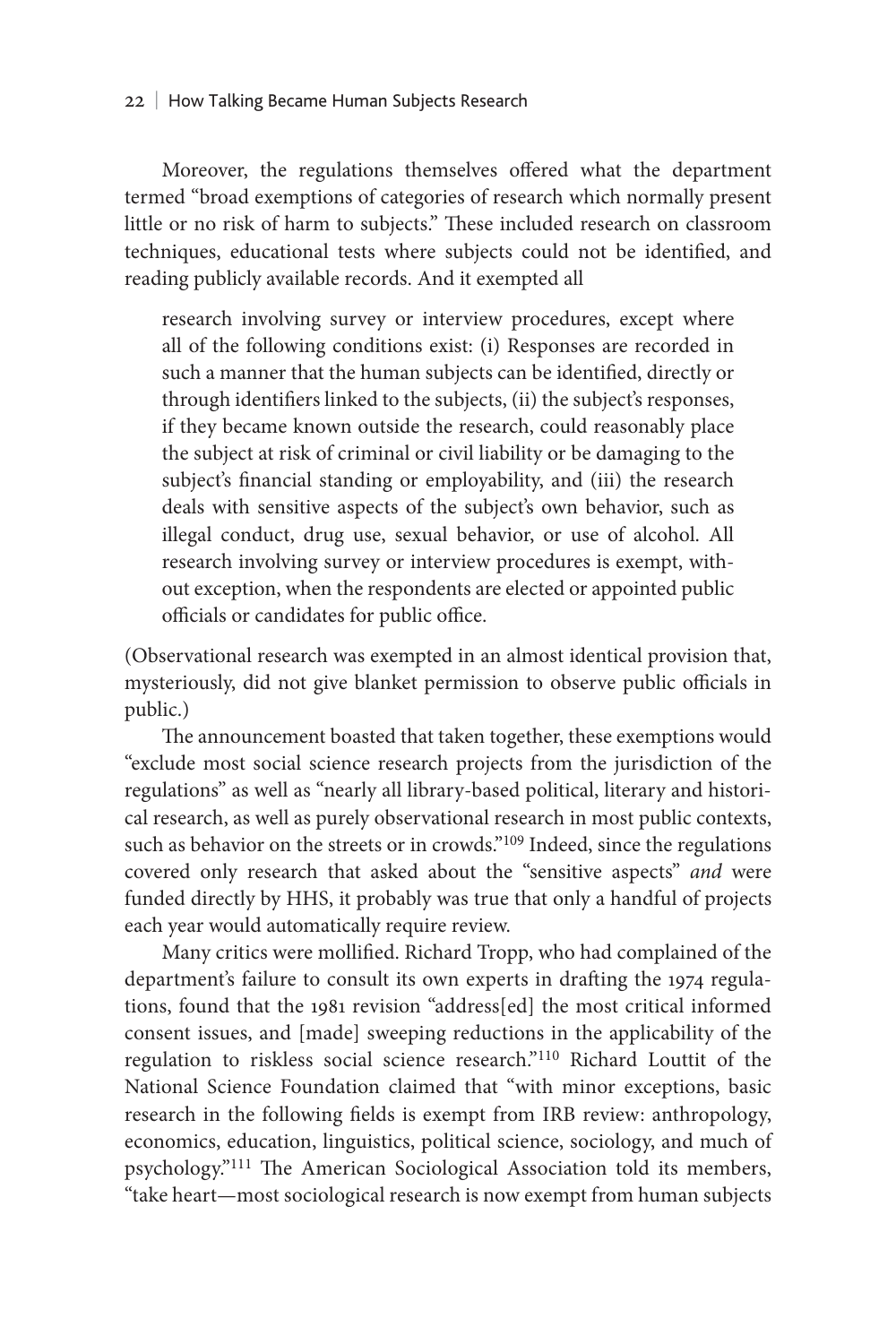regulations." 112 And the *New York Times* reported that the rules appeared "generally to satisfy the complaints of social scientists and historians who had expressed fears that the regulations would unfairly hamper their work."<sup>113</sup> Pattullo thought that the regulations "still require[d] some protections that are both unnecessary and unwise," but he was delighted that universities would be free to ignore them for research not directly funded by the government. 114 Believing that McCarthy had been holding back more zealous officials within HHS, he wrote McCarthy that the new "rules are sensible, practical, comprehensible and likely to achieve the objective which prompted them," and thanked McCarthy for his "patience, good humor, and quiet common sense."115

 But Ithiel de Sola Pool was less sanguine. He was grateful, he reported, for the exemptions, but he still found IRB review inappropriate for some forms of scholarship not covered by the exemptions, such as reading personal correspondence with the permission of the owner, or observing private behavior, again with permission. And while he acknowledged that technically the regulations applied only to HHS grantees, and that few social scientists fit that category, he was concerned that universities would still apply the same policies to all research, regardless of funding. He called on scholars to demand that when their universities submitted the required "assurances" to DHEW, those assurances include a version of Pattullo's maxim. He warned his readers that "our fight is not quite over."<sup>116</sup>

#### **BACKSLIDING**

The final phase of regulation justified Pool's pessimism. While he and Pattullo had won key concessions in 1981, they had lost their best chance for a wholesale exclusion of social research—as advocated by the office of general counsel—or a simple formula like Pattullo's. The incomplete list of specific exemptions they had achieved soon proved vulnerable to interagency committees working quietly and with almost no public comment. Their work involved no research scandals or *New York Times* headlines, but they extended IRB review over most of the research that had been exempted in 1981.

The first stage of the backsliding concerned research not directly funded by the federal government. In December 1980, McCarthy opposed exempting all interview research on the grounds that "risks undertaken by individuals at their own initiative are not comparable to risks undertaken *at the behest of investigators using Department funds.*"<sup>117</sup> In other words, it was fine for a reporter to ask intrusive questions, but a government grantee had to be held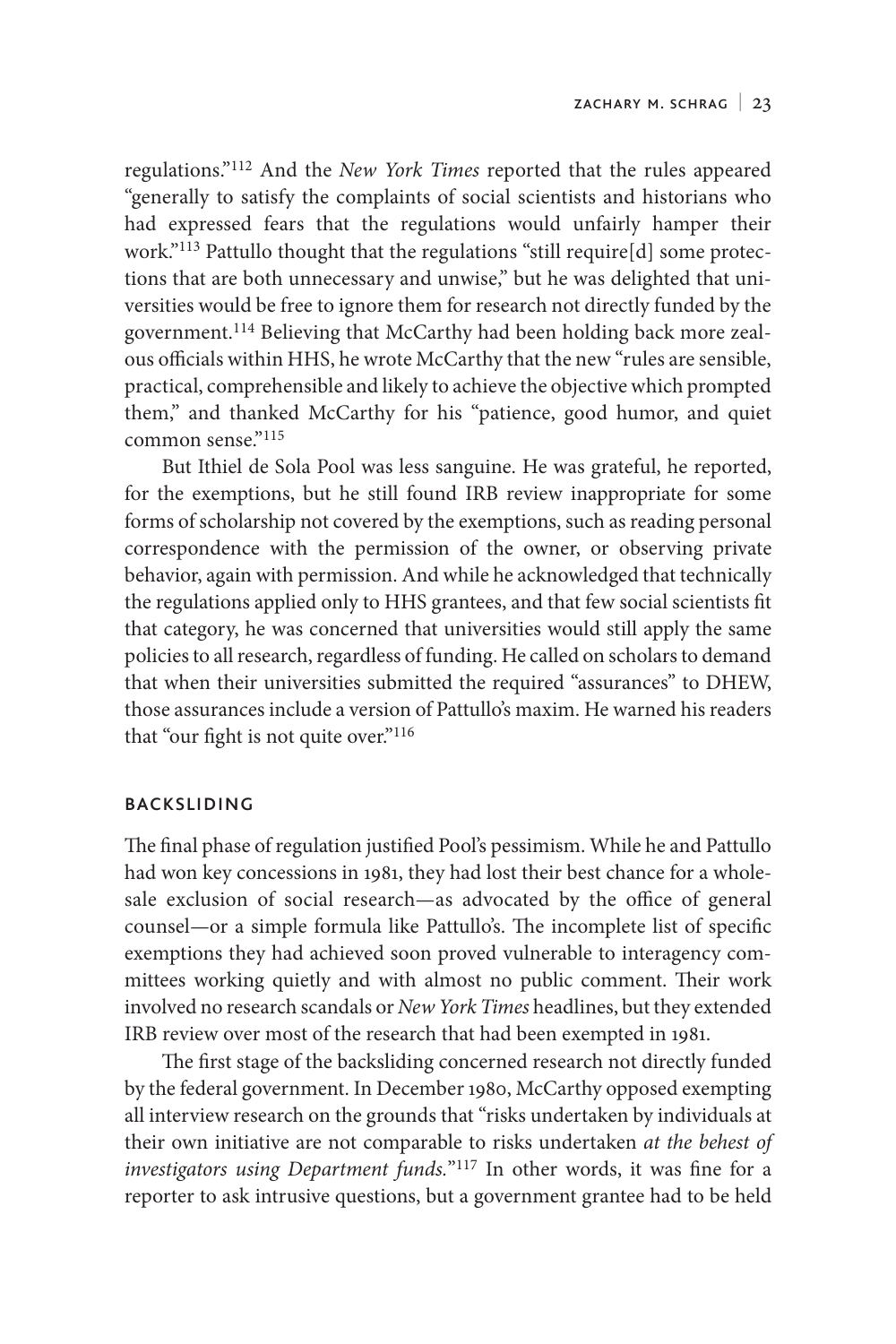to a separate standard. Yet only three months later, McCarthy announced that his office would distribute model assurances that encouraged universities to impose federal standards even on unfunded research, gutting one of the components of the compromise.<sup>118</sup> By 1985, Pattullo estimated that "most" universities had signed such assurances.<sup>119</sup>

The second stage affected the regulations themselves. Ironing out the differences in human subjects policy among various federal agencies had been an official goal since at least 1974, when representatives from several agencies constituted the Interdepartmental Study Group for the Development of a Uniform Federal Policy on the Protection of Human Research Subjects. 120 But in the haste to get the 1974 and 1981 regulations promulgated in some form, officials had postponed the hard work of getting a dozen or more agencies to agree on common language. With the 1981 regulations in place, they were ready to try again. A committee, chaired by McCarthy, was appointed in October 1983. Unlike the National Commission or the President's Commission, the interagency committee was composed strictly of federal employees. This meant that it issued no reports and held no hearings or open meetings that might have alerted social scientists about its actions, nor were its records preserved. 121

 A great deal of the committee's work was simply getting a common set of regulations—based on the 1981 HHS code—through the approval process of so many agencies. To the extent that there was serious debate, much of it seems to have concerned parochial requests by participating departments.<sup>122</sup> Revising the basic exemptions was not one of the committee's main tasks, except to clean up the grammar to make the exceptions easier to understand.<sup>123</sup> But because the compromise of 1981 relied not on Pattullo's straightforward formula but on the admittedly "convoluted" list that McCarthy had crafted, it proved vulnerable to even small changes.<sup>124</sup> When the proposed Model Policy was published in the *Federal Register* in June 1986, it eliminated the 1981 regulations' provision that such research be exempted from IRB review unless it "deals with sensitive aspects of the subject's own behavior, such as illegal conduct, drug use, sexual behavior, or use of alcohol."<sup>125</sup> The announcement offered no explanation for this change. A mere five years after McCarthy had boasted of the "deregulation of about 80% of research," the committee he chaired was proposing to bring back under regulation some unknown quantity of that research, without stating any reason for doing so.

 Yet social scientists stayed quiet. While the committee kept in touch with biomedical researchers, it made no special effort to contact social scientists, trusting them, it seems, to read the *Federal Register.*126 Unlike the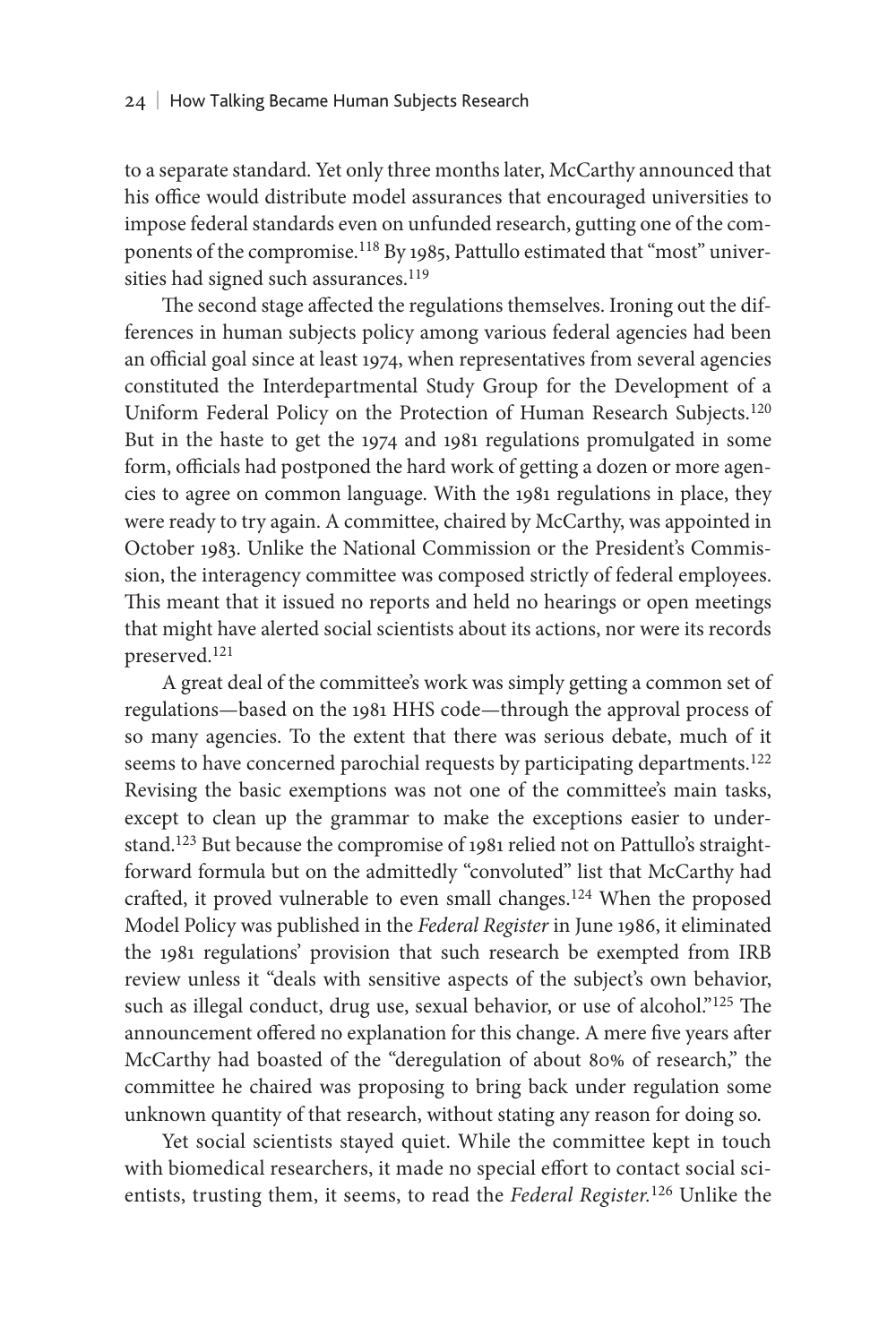1979 proposals, which had proposed a wholesale restructuring of 45 CFR 46, this proposed change affected just a single subparagraph of the regulations, so it was harder to grasp the significance. And perhaps most important, Ithiel de Sola Pool had died in 1984, and no one emerged to take his place.

The six comments that the committee later chose to paraphrase in the Federal Register called for more regulation, not less. The suggestion that stuck was that "the language be broadened to show that harming an individual's reputation in the community was a risk as well as financial standing and employability." Despite the objections of the representative of the Agency for International Development, McCarthy's committee agreed, eliminating the exemption for survey, interview, and observation research if "(i) Information obtained is recorded in such a manner that human subjects can be identified, directly or through identifiers linked to the subjects; and (ii) any disclosure of the human subjects' responses outside the research could reasonably place the subjects at risk of criminal or civil liability or be damaging to the subjects' financial standing, employability, or reputation."<sup>127</sup> This was enough to wake up some critics. Several called for much broader exemptions, with one arguing that the exemptions were "written primarily for medical and health research and should not apply to involvement of human subjects for general business interviews or surveys," others arguing for an exemption for business research, and another asking for exemptions for all minimal-risk research. Another specifically complained that "reputation is a subjective term that is difficult to define operationally" and "suggested that the wording be changed to limit exceptions to specific risks of 'professional and sociological damage.'"

The interagency committee noted all of these complaints in its *Federal Register* announcement of the new regulations, and replied simply that it "believes that the exemptions are sufficiently clear so that all types of research, not just biomedical or health research, may be reviewed using the specified criteria. In addition, the Committee has indicated that the exemptions … provide for the exemption of certain research including much of the research used by business (e.g., survey research) in which there is little or no risk."<sup>128</sup> And that was that. On June 18, 1991, the new regulations went into effect. With the deletion of twenty-eight words about sensitive aspects, and the addition of two words—"or reputation"—the regulators had retaken much of the ground they had ceded ten years earlier.

A final decision rendered nearly meaningless even the modified exemptions. When the Office of General Counsel had first proposed the exemptions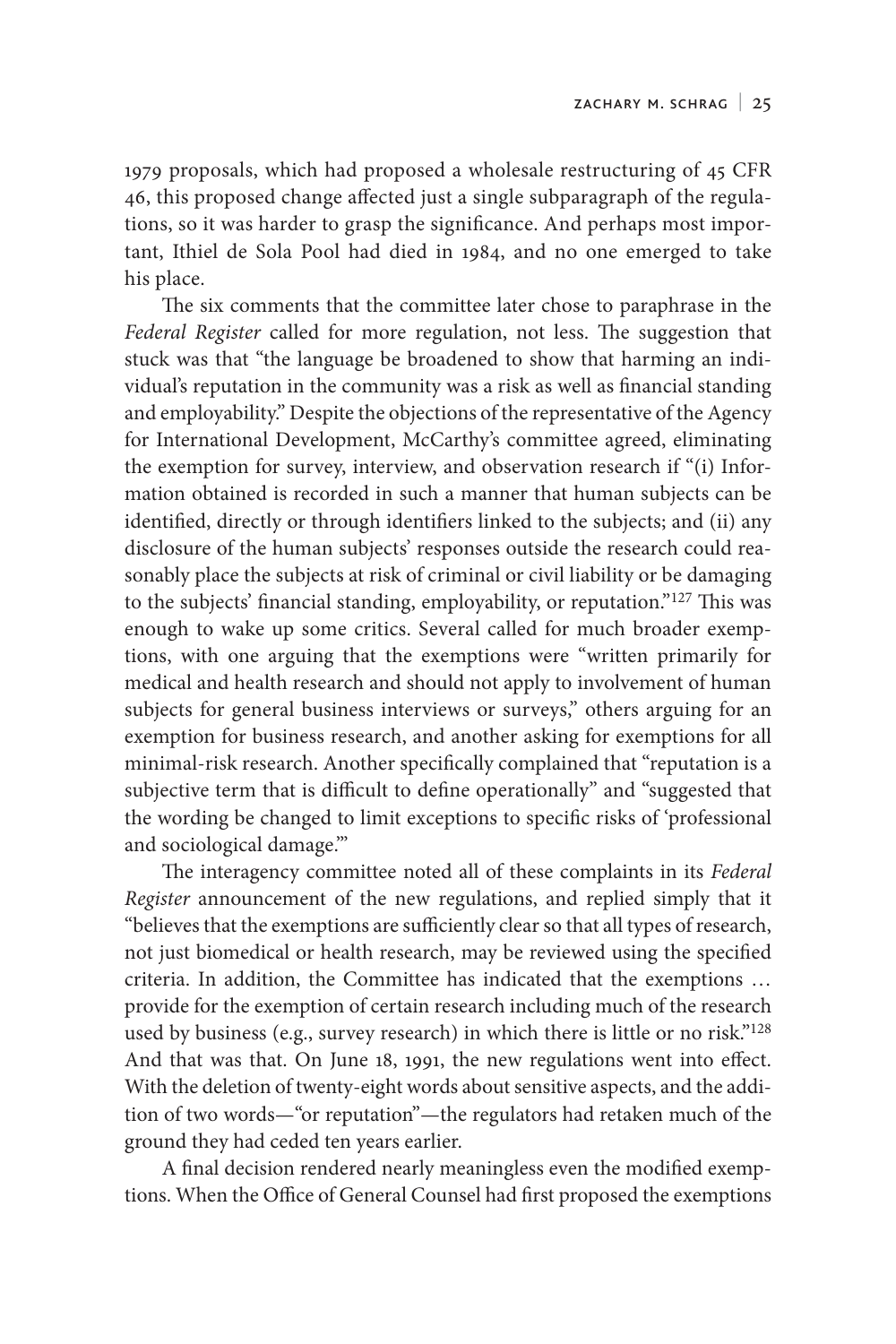in March 1979, it had made explicit that "the regulations, as proposed, do not require any independent approval of a researcher's conclusion that his or her research is within one of the exceptions. In taking this approach for purposes of discussion, we have weighed the possibility of abuse against the administrative burdens that would be involved in introducing another element of review which might not be very different from the review that the exceptions are intended to eliminate."<sup>129</sup> But this interpretation did not make it into the *Federal Register,* leaving the regulations themselves ambiguous. As a result, in the early 1980s, some IRB chairs began telling researchers that they could not declare their own research exempt, but had to submit proposals for IRB review just to determine an exemption. In 1983, Richard Louttit of the National Science Foundation, who had helped draft the 1981 regulations, declared such policies "contradictory" and advised that, as far as grant proposals went, a principal investigator and institutional official were sufficient judges of what was or was not exempt.<sup>130</sup>

Within HHS, officials took a somewhat more open position, leaving it up to individual institutions to decide who was wise enough to interpret the exemptions. In 1988, the assistant secretary for health told a correspondent, "In some institutions, the official who signs the form HHS-596 indicates on the form whether or not a project is considered exempt from required IRB review; in others, the Principal Investigator makes that determination; and in others, every project must be submitted to the IRB chairperson for a determination." Any of these choices, he suggested, complied with the regulations. 131

But in 1995, the department reversed this stance. In a letter of official guidance sent to IRBs around the country, OPRR now advised that "investigators should not have the authority to make an independent determination that research involving human subjects is exempt and should be cautioned to check with the IRB or other designated authorities concerning the status of proposed research or changes in ongoing research."<sup>132</sup> Although OPRR staff based the letter on their sense that some institutions were misreading the exemptions, the office presented no evidence that this was common, nor did it investigate the effect of the change on social science research in general.<sup>133</sup> In other words, with no investigation or public comment, OPRR effectively expanded IRB jurisdiction over the categories from which it had been so carefully excluded in 1981.

The result was a resurgence of IRB activity. Scholars who had been trained during the lull in regulations were astonished to learn that their work would now be subject to review. IRBs and regulators now claimed jurisdiction over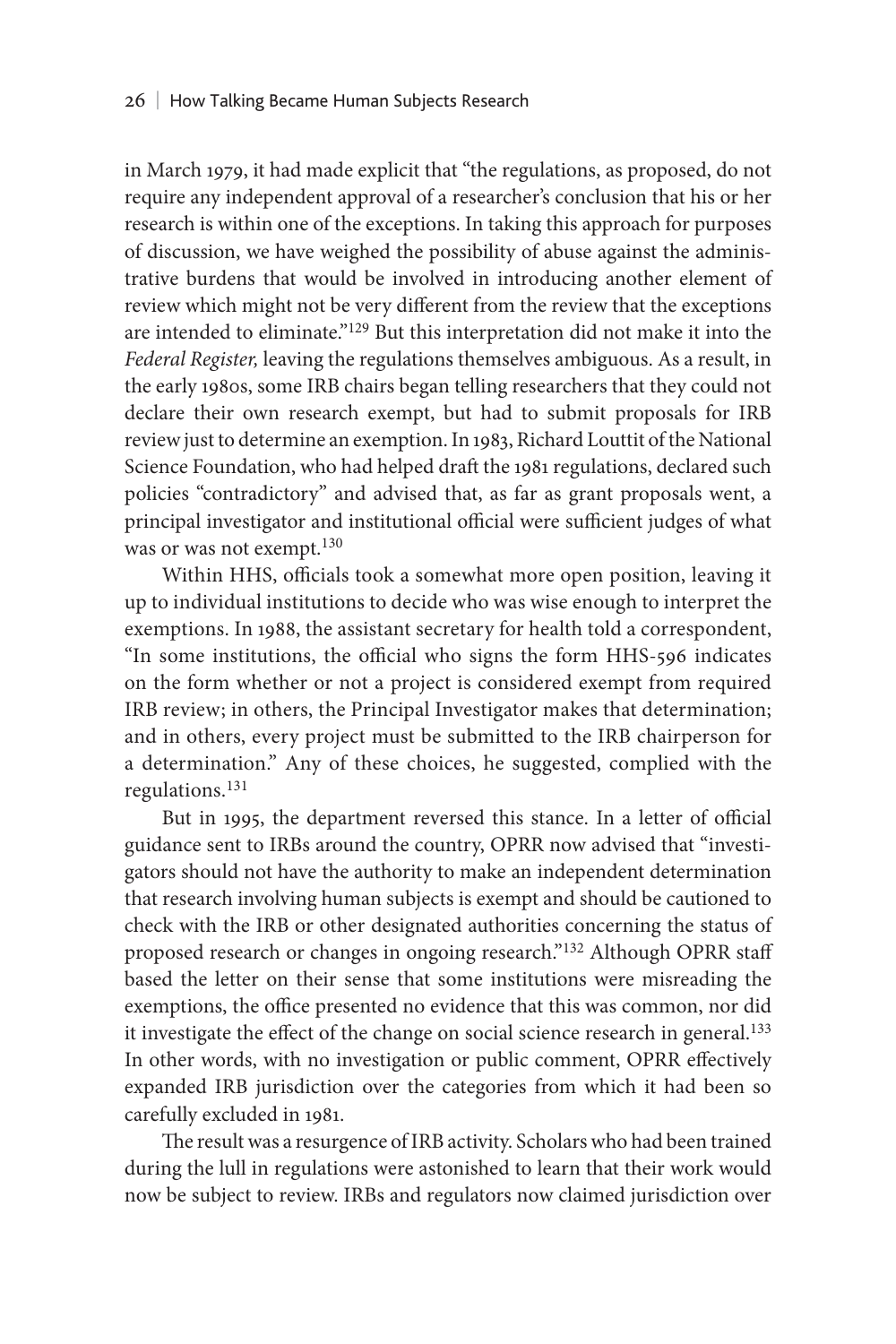oral history, journalism, and folklore—fields that had barely been discussed in the 1970s and 1980s. 134 In 1994, anthropologist Carolyn Fluehr-Lobban recalled that "the *modus vivendi* for the 1970s and much of the 1980s was that most of behavioral science research fell into the … low-risk category and was therefore exempt from federal regulation." But she had heard enough complaints from anthropologists to suggest that the *modus vivendi* was over, and that "even small-scale, individual research projects are subject to institutional review." 135 In a 1996 essay nostalgic for the methods used by University of Chicago sociologists in the decade and a half after World War II, Alan Sica feared that replicating their work would be made impossible by the "demand for legalistic informed consent documents to be 'served' on every subject scrutinized or spoken with by the romantic sociologist" and the "hawkeyed overseers of informed consent." 136 Forgotten, it seems, was the 1981 promise that the exemptions would "exclude most social science research projects from the jurisdiction of the regulations."

 By 2006, a subcommittee of the American Association of University Professors complained of the regulations whose 1981 incarnation had been hailed as a grand compromise. The subcommittee lamented that the rules "give no weight at all to the academic freedom of researchers or to what the nation may lose when research is delayed, tampered with, or blocked by heavyhanded IRBs," and it suggested revising the regulations to make clear that "research on autonomous adults whose methodology consists entirely in collecting data by surveys, conducting interviews, or observing behavior in public places, be exempt from the requirement of IRB review—straightforwardly exempt, with no provisos, and no requirement of IRB approval of the exemption."<sup>137</sup> The goal was one Pool and Pattullo thought they had achieved a quarter-century earlier.

#### conclusions

 Why did the federal government require universities to impose IRB review on research in the humanities and social sciences?

 It is easier to list the factors that did *not* shape the regulations. First, the regulations were not based on clear instructions from Congress. During the hearings that led up to the National Research Act of 1974, and the official reports that accompanied it, Congress showed no interest in regulating sociology or anthropology, much less linguistics, folklore, oral history, or journalism. The act itself specified its applicability only to biomedical and behavioral research, and the department's own office of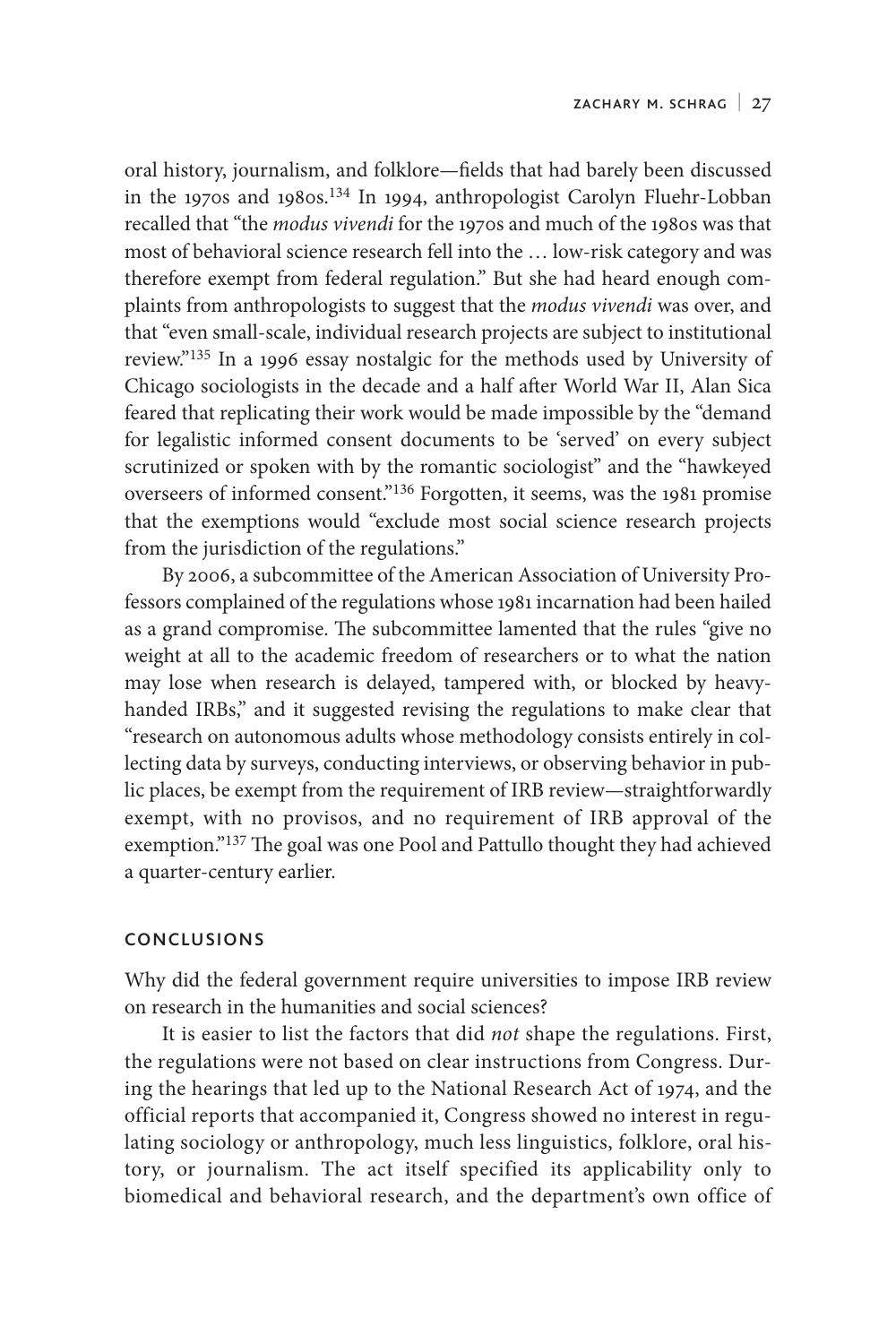general counsel objected to extending the regulations beyond these categories. But the Public Health Service had followed its own path since 1965, and it did not afterward let Congress sway it from asserting jurisdiction over social science research. Whether the regulators exceeded their legal authority is a question best left to legal scholars—and perhaps the courts. But it is certain that they interpreted the statute in ways that would have surprised its authors.

Second, the application of the regulations to these fields were not based on national scandals like the Tuskegee Syphilis Study or behavior-control experiments in prisons. Some social science research was controversial in the 1960s and 1970s and remains controversial today. In 1983, McCarthy publicly claimed that he had been concerned about famous scandals involving jury bugging and sociologist Laud Humphreys's deception of men who sought sex in public restrooms. 138 But the memos McCarthy wrote while helping to craft the regulations did not even mention these events. Moreover, jury bugging had been outlawed, and Pattullo's formula allowed for IRB review of deceptive research, so those scandals cannot explain HHS's refusal to adopt Pattullo's proposal.<sup>139</sup> Nor did the relatively lax 1981 regulations result in a flood of unethical research—at least not one that was cited as justification for the restrictions imposed in 1991 and afterward.

Third, the regulations were not based on the study of the rights and responsibilities of social scientists. In particular, the regulations were not based on empirical evidence that IRB review protected participants in social science research. Such review was just emerging in the 1970s, and information about the review process was scant. The one survey of IRB review of sociology, conducted in 1978, found that IRB meddling was far more common than harm to subjects, and "government actions serve primarily to erode the integrity of research and the autonomy of those who do it."<sup>140</sup> Expedited review, which today's IRB advocates point to as a triumph of accommodation, was never even tested before it was added to the regulations. All of these omissions are best expressed in McCarthy's December 1980 memo, which cited no congressional interest, scandal, or empirical research since Cornelius Gallagher's letter of 1965.

 What, then, *did* drive the regulation of social science research? One must acknowledge a sincere desire to protect the privacy of participants in research. Gallagher's concern for privacy helped set in motion the regulation of the social sciences, and Gerald Klerman's fear for research participants kept some interview and survey research subject to IRB review. But one also should note that Gallagher only called for policies (not formal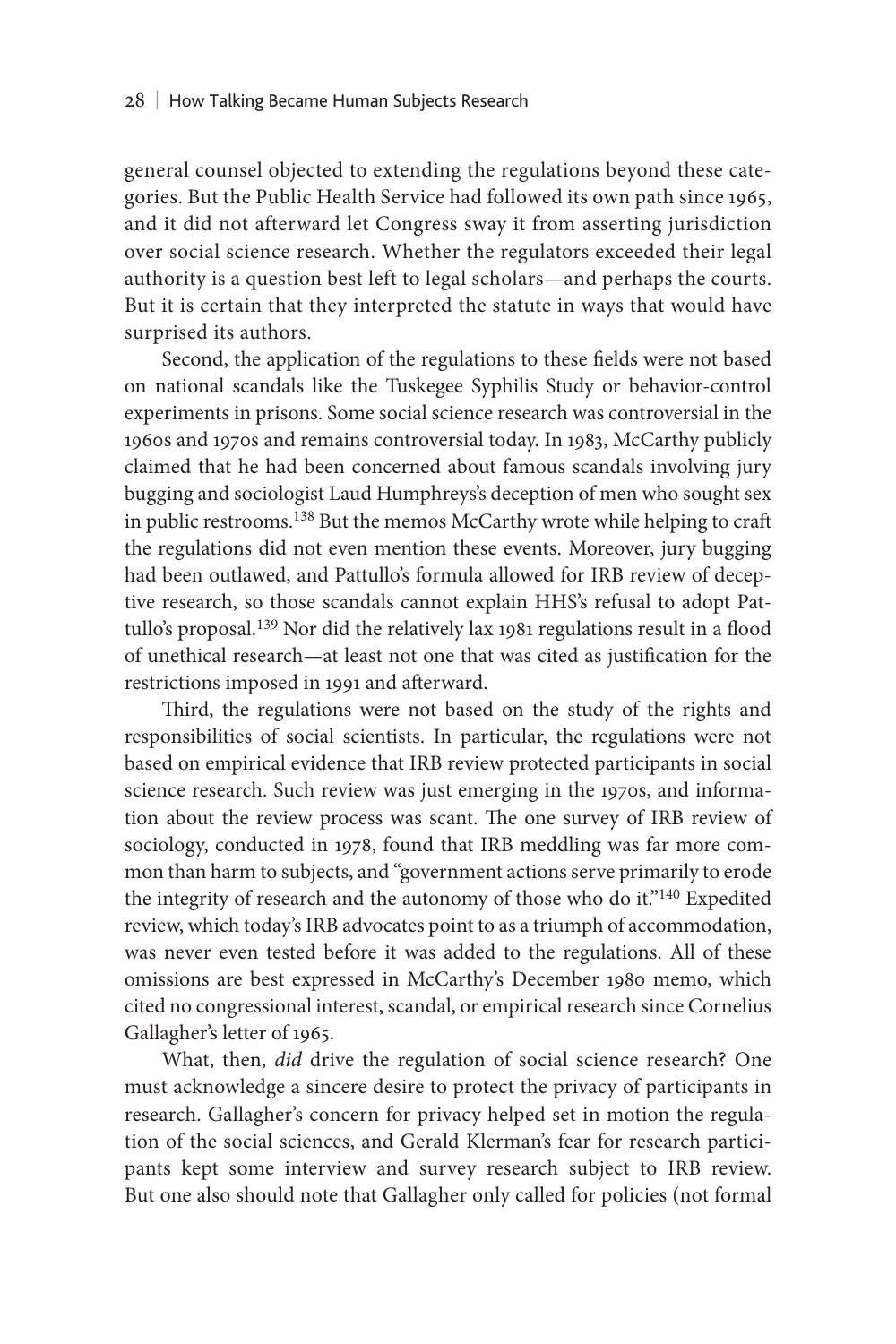regulations) governing conversations involving defined power relationships, such as employer-employee and principal-student. And even Klerman envisioned IRB review only for "research in the health and mental health fields," and he advocated exemption from review for "product and marketing research, journalistic research, studies on organizations, historical research, public opinion polls and management evaluations where the potential for invasion of privacy is absent or minimal."<sup>141</sup> He and other health officials objected to Pattullo's blanket exemption because they wanted to keep review for a small set of studies, not because they advocated review for routine social science research using interviews, surveys, and observation.

The less attractive factor was simple bureaucratic turf-grabbing, and the breadth of the regulations reflects the reluctance of any bureaucracy to renounce authority. Throughout the process of drafting the regulations, the most powerful, determined players came from the Public Health Service, and they designed rules primarily for health research while resisting challenges from their parent department, Congress, the White House, and outside critics. This turf fight led to the rush in  $1974$  to publish regulations before Congress could pass a law, and the rush in 1981 to avoid giving the incoming Reagan administration the chance to reexamine the issue with a fresh eye. Had the department allowed more time for debate, it might have drafted the regulations more carefully. After 1981, haste was less of an issue, but bureaucratic imperatives were still crucial. In the interagency process, the Agency for International Development and the National Science Foundation, each of them sponsors of social science research, did get a seat at the table. But OPRR, part of a health agency, overruled AID's concerns and later interpreted the exemptions in a way the NSF's representative found absurd.

The result was a set of human subjects regulations that were written by health officials to serve the needs of health research. The announcement of the 1974 regulations came with the promise that "policies are also under consideration which will be particularly concerned … with the subject of social science research," but neither DHEW nor HHS ever developed a policy *particularly* concerned with the social sciences.<sup>142</sup> At best, they offered a few adaptations or exceptions to the regulations developed for medical experimentation, but a basketball court with some holes in the floor is not a golf course. From the first version of the policies, the social sciences were included, but only in the marginal position they still occupy today.

 *George Mason University*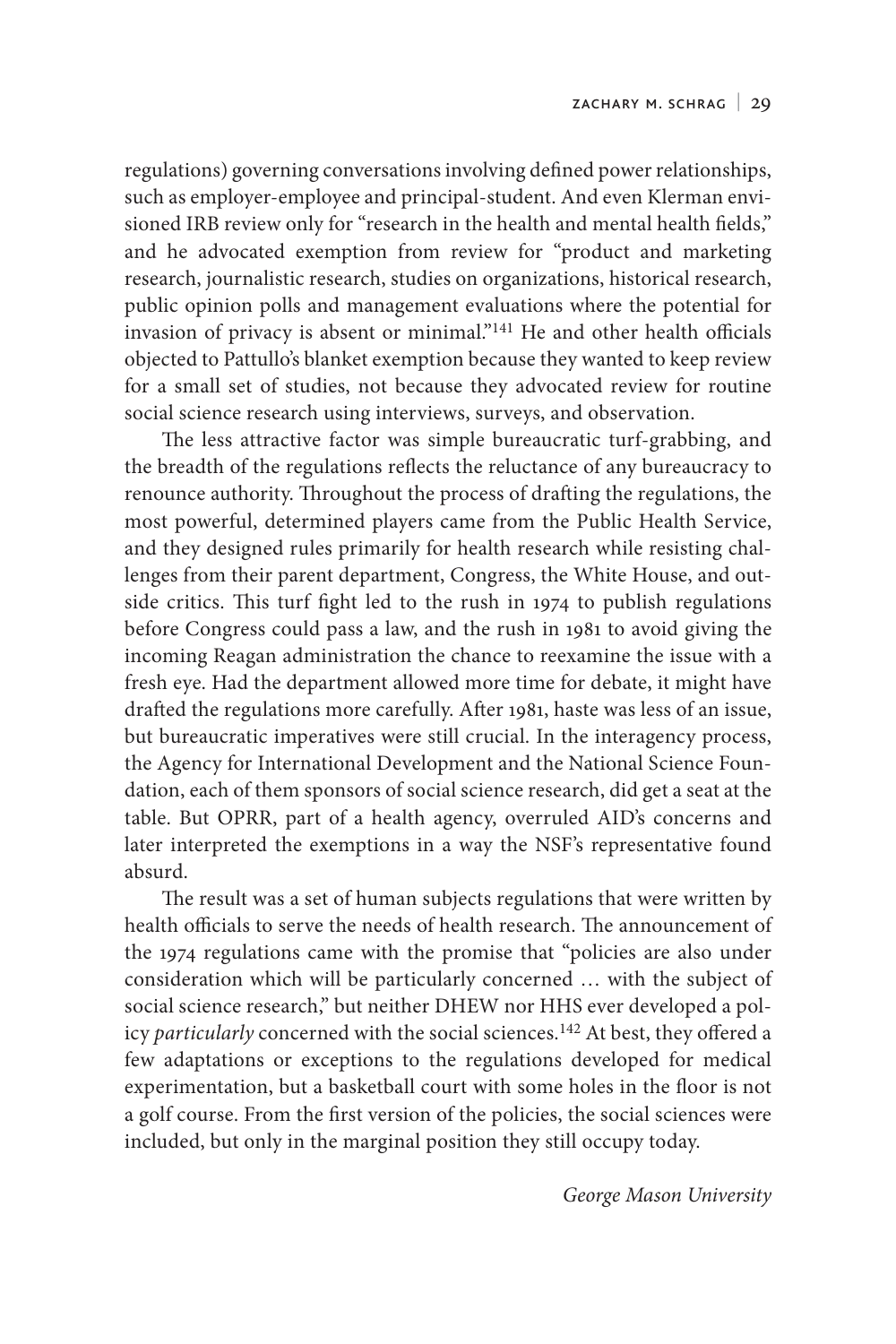#### **NOTES**

 1. Office of Science and Technology Policy et al., "Federal Policy for the Protection of Human Subjects: Notices and Rules," *Federal Register* 56 (18 June 1991): 28002–28032.

2. Jeffrey M. Cohen, Elizabeth Bankert, and Jeffrey A. Cooper, "History and Ethics," CITI Course in the Protection of Human Research Subjects, https://www.citiprogram.org (30 October 2006).

 3. Robert S. Broadhead, "Human Rights and Human Subjects: Ethics and Strategies in Social Science Research," *Sociological Inquiry* 54 (April 1984): 107. Broadhead cites two articles about controversial research, neither of which shows that such controversy led to IRBs' powers.

 4. Laura Stark, "Victims in Our Own Minds? IRBs in Myth and Practice," *Law & Society Review* 41 (December 2007): 779.

 5. Murray L. Wax, "Human Rights and Human Subjects: Strategies in Social Science Research," Sociological Inquiry 55 (October 1985): 423; Rena Lederman, "The Perils of Working at Home: IRB 'Mission Creep' as Context and Content for an Ethnography of Disciplinary Knowledges," *American Ethnologist* 33 (November 2006): 486; Robert L. Kerr, "Unconstitutional Review Board? Considering a First Amendment Challenge to IRB Regulation of Journalistic Research Methods," *Communication Law & Policy* 11 (2006): 412; C. K. Gunsalus et al., "The Illinois White Paper—Improving the System for Protecting Human Subjects: Counteracting IRB 'Mission Creep,'" University of Illinois Law & Economics Research Paper No. LE06-016, 2006, http://ssrn.com/abstract=902995 (25 May 2007), 4.

 6. Laura Jeanine Morris Stark, "Morality in Science: How Research Is Evaluated in the Age of Human Subjects Regulation" (Ph.D. diss., Princeton University, 2006), uses National Archives record group 443, but she reads different documents to answer different questions from those posed here.

7. Office of NIH History, "A Short History of the National Institutes of Health," http://history.nih.gov/exhibits/history/index.html (3 March 2008); Albert R. Jonsen, *The Birth of Bioethics* (New York, 1998), 142.

8. David J. Rothman and Sheila M. Rothman, *The Willowbrook Wars: Bringing the Mentally Disabled into the Community* (1984; reprint, New Brunswick, N.J., 2005), 260–66; Walter Sullivan, "Project on Hepatitis Research Is Now Praised by State Critic," *New York Times,* 24 March 1971.

 9. Elinor Langer, "Human Experimentation: Cancer Studies at Sloan-Kettering Stir Public Debate on Medical Ethics," *Science* 143 (7 February 1964): 552.

 10. Henry K. Beecher, "Ethics and Clinical Research," *New England Journal of Medicine* 274 (16 June 1966): 1355.

 11. James A. Shannon, interview by Mark Frankel, New York City, 13 May 1971. Recording in author's possession.

12. House Committee on Government Operations, *The Use of Social Research in Federal Domestic Programs: Part IV—Current Issues in the Administration of Federal Social Research,* 90th Cong., 1st. sess., 1967, 217.

 13. William J. Curran, "Governmental Regulation of the Use of Human Subjects in Medical Research: The Approach of Two Federal Agencies," *Daedalus* 98 (Spring 1969): 575.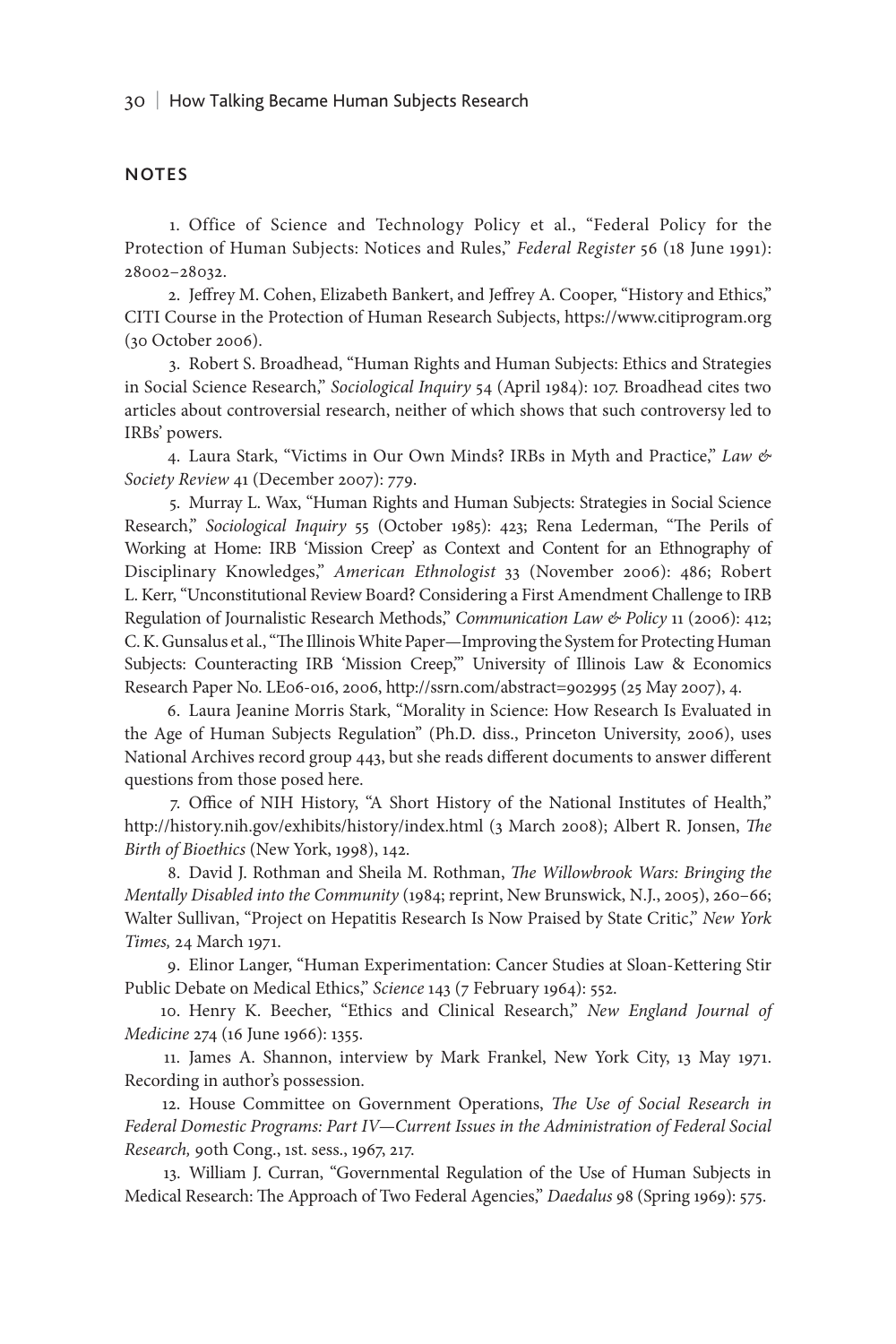14. Public Health Service, PPO #129: Clinical Investigations Using Human Subjects, 8 February 1966, Res 3-1. Human Subjects Policy & Regulations 1965–67, National Institutes of Health, Central Files of the Office of the Director, NIH, 1960–1982, Record Group 443, National Archives, College Park, Md. (hereafter RG 443).

 15. James A. Haggarty, "Applications Involving Research on Human Subjects," 28 February 1966, Res 3-1. Human Subjects Policy & Regulations 1965–67, RG 443.

 16. See NIH Study Committee, *Biomedical Science and Its Administration* (Washington, D.C., 1965), 130–31. Psychology seems to have dominated. In Fiscal Year 1972, for example, the NIH awarded fifty-eight research training grants in psychology, thirteen in sociology, and six in anthropology. Senate Committee on Labor and Human Resources, *National Research Service Award Act,* S. Report. 93-381, 93d Cong., 1st sess., 1973, 10.

17. Dael Wolfle to Patricia Harris, 11 December 1980, box 25, Human Subjects Corresp. 19811/2, Ithiel de Sola Pool Papers, MC 440, Institute Archives and Special Collections, MIT Libraries, Cambridge, Massachusetts.

18. Shannon, interview by Frankel.

 19. House Committee on Government Operations, *Special Inquiry on Invasion of Privacy,* 89th Cong., 1st sess., 1965, 5.

 20. Cornelius E. Gallagher, "Why House Hearings on Invasion of Privacy," *American Psychologist,* November 1965, reprinted in House Committee on Government Operations, *Special Inquiry on Invasion of Privacy,* 397–99.

 21. House Committee on Government Operations, *Special Inquiry on Invasion of Privacy,* 295.

 22. Gallagher to Luther L. Terry, Surgeon General, 13 September 1965, Res 3-1. Human Subjects Policy & Regulations 1965–67, RG 443.

 23. Philip R. Lee to Gallagher, 22 November 1965, Res 3-1. Human Subjects Policy & Regulations 1965–67, RG 443.

 24. Gresham M. Sykes, "Feeling Our Way: A Report on a Conference on Ethical Issues in the Social Sciences," *American Behavioral Scientist* 10 (June 1967): 11.

25. "Minutes," *Social Problems* 14 (Winter 1967): 347.

 26. Margaret Mead, "Research with Human Beings: A Model Derived from Anthropological Field Practice," *Daedalus* 98 (Spring 1969): 361.

 27. American Sociological Association, Resolution No. 9, 1 September 1966, in House Committee on Government Operations, *The Use of Social Research*, *Part IV*, 256-57.

 28. Public Health Service, "Investigations Involving Human Subjects, Including Clinical Research: Requirements for Review to Insure the Rights and Welfare of Individuals: *Clarification,"* 12 December 1966, Res 3-1. Human Subjects Policy & Regulations 1965–67, RG 443.

29. House Committee on Government Operations, *The Use of Social Research, Part IV,* 220.

 30. Although there was no comprehensive study of IRBs before 1976, anecdotal evidence suggests that universities began applying IRB requirements to nonmedical research in a large way only after 1971. See Bernard Barber, "Some Perspectives on the Role of Assessment of Risk/Benefit Criteria in the Determination of the Appropriateness of Research Involving Human Subjects," December 1975, p. 3, box 5, meeting #15(A), tabs 14–17, National Commission for the Protection of Human Subjects in Biomedical and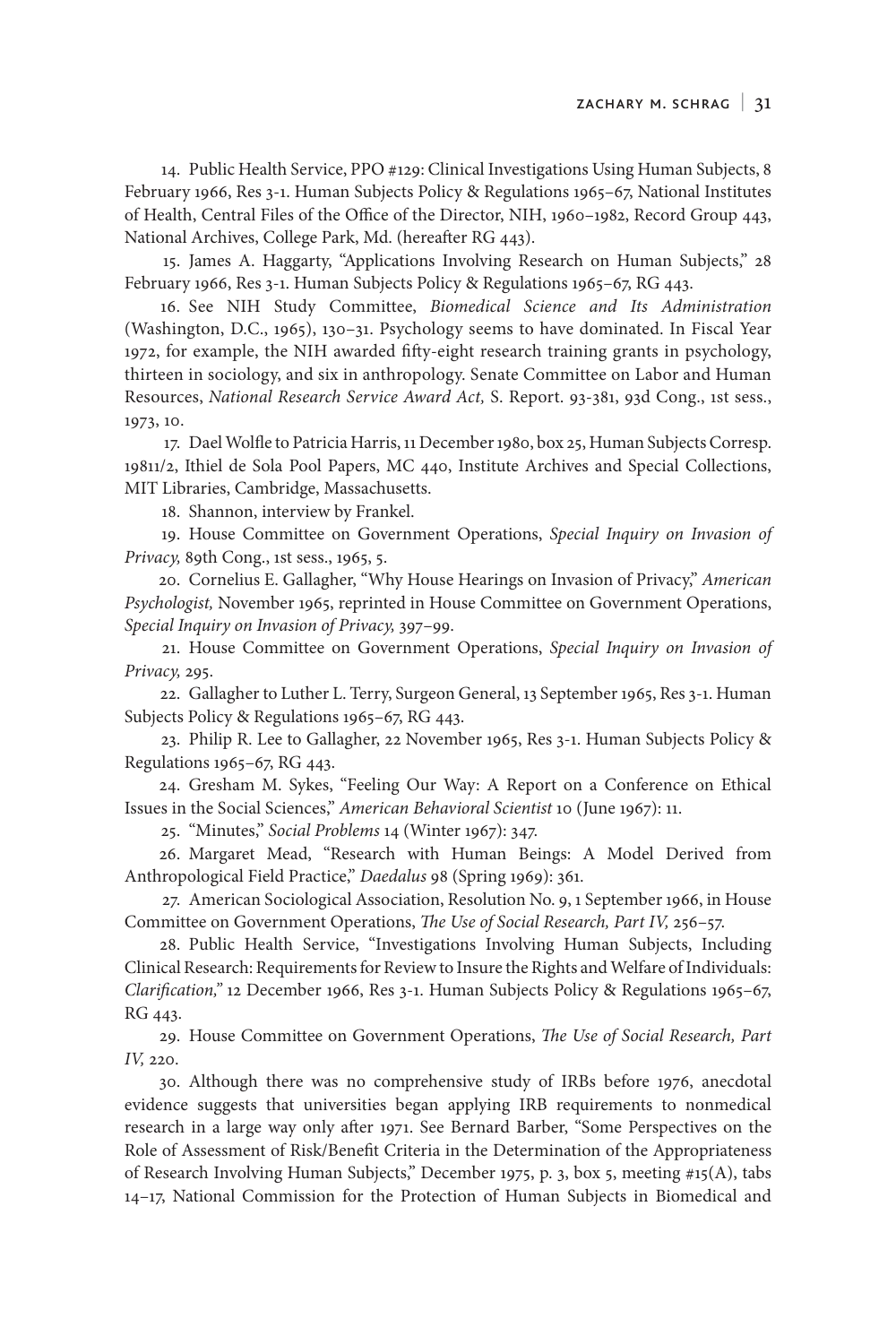Behavioral Research, Collection, National Reference Center for Bioethics Literature, Kennedy Institute of Ethics, Georgetown University (hereafter NCPHS-GU).

 31. Eugene A. Confrey, "Status of action to revise policy statement on the use of human subjects in PHS-sponsored activities, and to improve the implementation of these policies," 18 June 1968, Res 3-1. Human Subjects Policy & Regulations 1968–72, RG 443.

 32. Stephen P. Hatchett, "Status Report of Experience with PPO #129," 31 May 1968, Res 3-1. Human Subjects Policy & Regulations 1968–72, RG 443.

 33. "Origins of the DHEW Policy on Protection of Human Subjects," in Senate Committee on Labor and Human Resources, *National Advisory Commission on Health Science and Society,* 92d Cong., 1st. sess., 1971, 1–3.

 34. Mark E. Conner, "Summary Minutes: DHEW Policy on Protection of Human Subjects, Meeting at Massachusetts General Hospital, April 30, 1971," Res 3-1. Human Subjects Policy & Regulations 1968–72, RG 443.

35. Department of Health, Education, and Welfare, *The Institutional Guide to DHEW Policy on Protection of Human Subjects* (Washington, D.C., 1971), 2.

 36. James Welsh, "Protecting Research Subjects: A New HEW Policy," *Educational Researcher,* March 1972, 12.

37. James H. Jones, *Bad Blood: The Tuskegee Syphilis Experiment* (1981; reprint, New York, 1993), 1.

 38. Senate, *A Bill to Establish Within the Executive Branch an Independent Board to Establish Guidelines for Experiments Involving Human Beings,* S. 934, 93d Cong., 1st sess., 1973.

39. Jacob K. Javits, remarks, *Congressional Record,* 15 February 1973.

 40. Senate Committee on Labor and Human Resources, *National Research Service Award Act,* S. Report. 93-381, 93d Cong., 1st sess., 1973, 23.

 41. Senate Committee on Labor and Human Resources, *National Research Service Award Act,* 15.

 42. Sharland Trotter, "Strict Regulations Proposed for Human Experimentation," *APA Monitor* 5 (February 1974): 8.

43. Mark Frankel, "Public Policymaking for Biomedical Research: The Case of Human Experimentation" (Ph.D. diss., George Washington University, 1976), 187 and 298; Richard B. Stephenson to Robert P. Akers, 4 October 1972, Res 3-1-A Study Group Review of Policies 1973–75, RG 443.

 44. Charles R. McCarthy to Study Group for Review of Policies on Protection of Human Subjects in Biomedical Research, 3 May 1973, Res 3-1. Human Subjects Policy & Regulations 1973–82, RG 443.

45. Frankel, "Public Policymaking for Biomedical Research," 187, 202, 298.

46. Thomas J. Kennedy Jr. to Acting Director, NIH, 23 March 1973, Res 3-1. Human Subjects Policy & Regulations 1973–82, RG 443.

 47. Kennedy to Assistant Secretary for Health, 7 September 1973, Res 3-1. Human Subjects Policy & Regulations 1973–82, RG 443.

 48. D. T. Chalkley, draft letter to the editor of the *Christian Century,* 5 April 1974, Res 3-4. National Commission for the Protection of Human Subjects, Folder #1, 1974–75, RG 443.

 49. DHEW, "Protection of Human Subjects: Proposed Policy," *Federal Register* 38 (9 October 1973): 27882.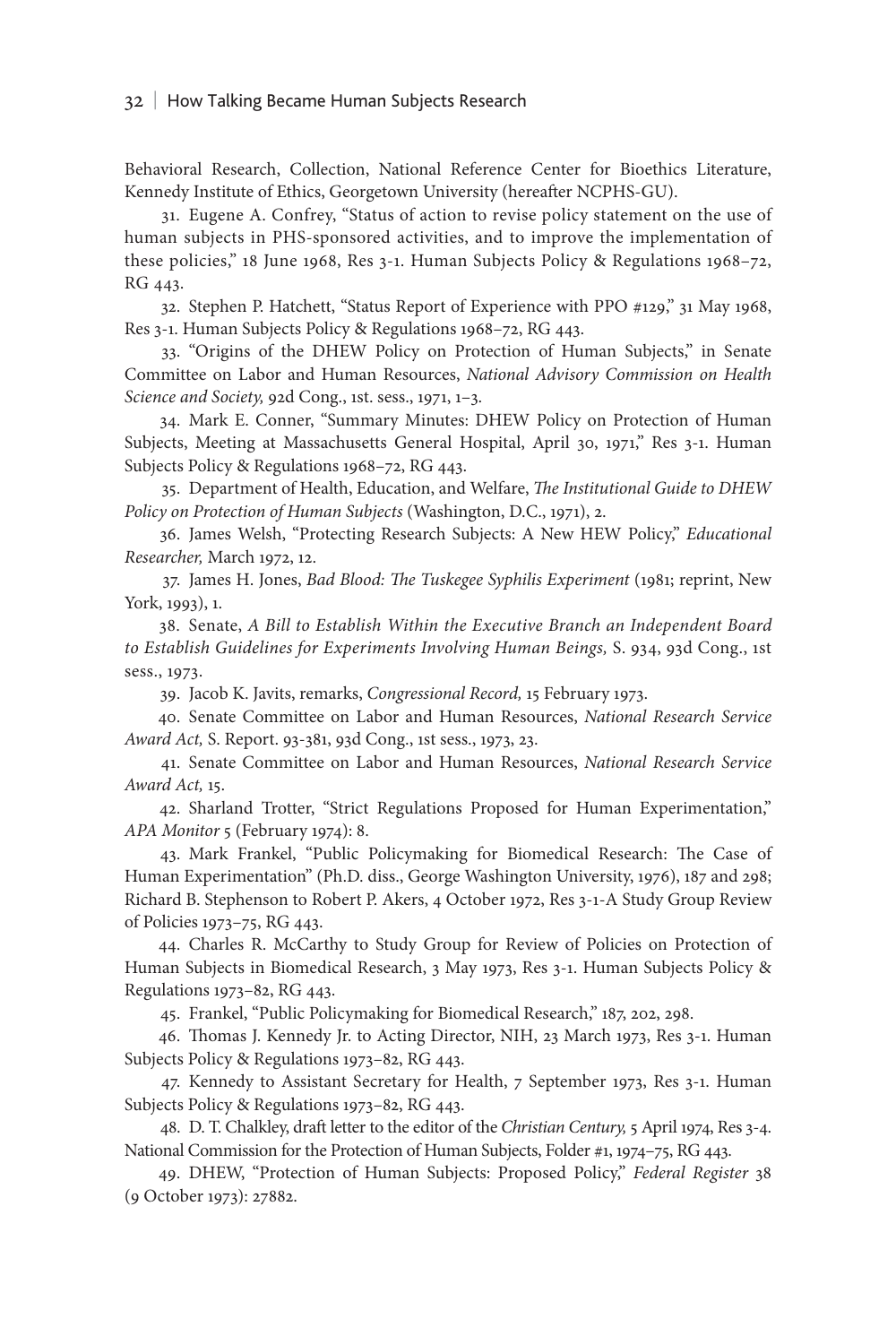50. DHEW, "Protection of Human Subjects," *Federal Register* 39 (30 May 1974): 18914, 18917.

 51. Ronald Lamont-Havers to Robert S. Stone, 13 May 1974, Res 3-1-b-1. Interdept. Work. Group Uniform Fed. Pol., RG 443.

52. Thomas S. McFee to secretary, 5 June 1974, Res 3-1-B. Proposed Policy Protection Human Subjects 1974, RG 443.

 53. McCarthy to Study Group for Review of Policies on Protection of Human Subjects in Biomedical Research, 3 May 1973, Res 3-1. Human Subjects Policy & Regulations 1973– 82, RG 443; David F. Kefauver, cited by Frankel, "Public Policymaking for Biomedical Research," 275 and 320. n. 406.

54. Charles R. McCarthy, "Reflections on the Organizational Locus of the Office for Protection from Research Risks," in National Bioethics Advisory Commission, *Ethical and Policy Issues in Research Involving Human Participants* (Washington, D.C., 2001), http:// www.georgetown.edu/research/nrcbl/nbac/pubs.html (4 November 2006), H-8.

 55. Richard A. Tropp, "A Regulatory Perspective on Social Science Research," in Tom L. Beauchamp et al., eds., *Ethical Issues in Social Science Research* (Baltimore, 1982), 39.

56. National Research Act, PL 93-348, 88 Stat 342.

 57. "Mechanisms for Applying Ethical Principles to the Conduct of Research Involving Human Subjects: The Institutional Review Board," preliminary draft, 5 November 1976, p. 7, box 11, meeting #24, tabs 5–6, NCPHS-GU.

58. National Research Act, sec. 202.

 59. Lamont-Havers, "Discussion Paper re DHEW Administration of Ethical Issues Relating to Human Research Subjects," draft, 3 April 1974, Res 3-1-b-1. Interdept. Work. Group Uniform Fed. Pol., RG 443.

 60. Lamont-Havers to Deputy Director, NIH, 5 September 1974, Res 3-1-B. Proposed Policy Protection Human Subjects 1974, RG 443.

 61. Department of Health, Education, and Welfare, "Protection of Human Subjects: Technical Amendments," *Federal Register* 40 (13 March 1975): 11854–58.

 62. Bradford H. Gray, Robert A. Cooke, and Arnold S. Tannenbaum, "Research Involving Human Subjects," *Science,* new series, 201 (22 September 1978): 1094–101.

 63. Survey Research Center, "Research Involving Human Subjects," 2 October 1976, box 11, meeting  $\#23$ , tab 3(a), NCPHS-GU.

64. E. L. Pattullo, "Modesty Is the Best Policy: The Federal Role in Social Research," in Beauchamp et al., eds., *Ethical Issues in Social Science Research*, 382. The same could be said for studies conducted by the federal government itself. In 1979, officials within the Department of Health, Education, and Welfare found that most surveys were conducted without IRB review, "and there is no evidence of any adverse consequences." "Applicability to Social and Educational Research," attached to Peter Hamilton to Mary Berry et al., 27 March 1979, Res 3-1-B. Proposed Policy Protections Human Subjects 1978–79, RG 443.

 65. Murray Wax to Bradford Gray, 23 April 1976, box 8, meeting #18, tab 14, NCPHS-GU.

 66. National Commission for the Protection of Human Subjects of Biomedical and Behavioral Research (NCPHS), *Appendix to Report and Recommendations: Institutional Review Boards* (Washington, D.C., 1978); NCPHS, *Transcript of the Public Hearings, April*  5, April 15, and May 3, 1977 on Institutional Review Boards (Bethesda, and Springfield, Va., 1977), 692.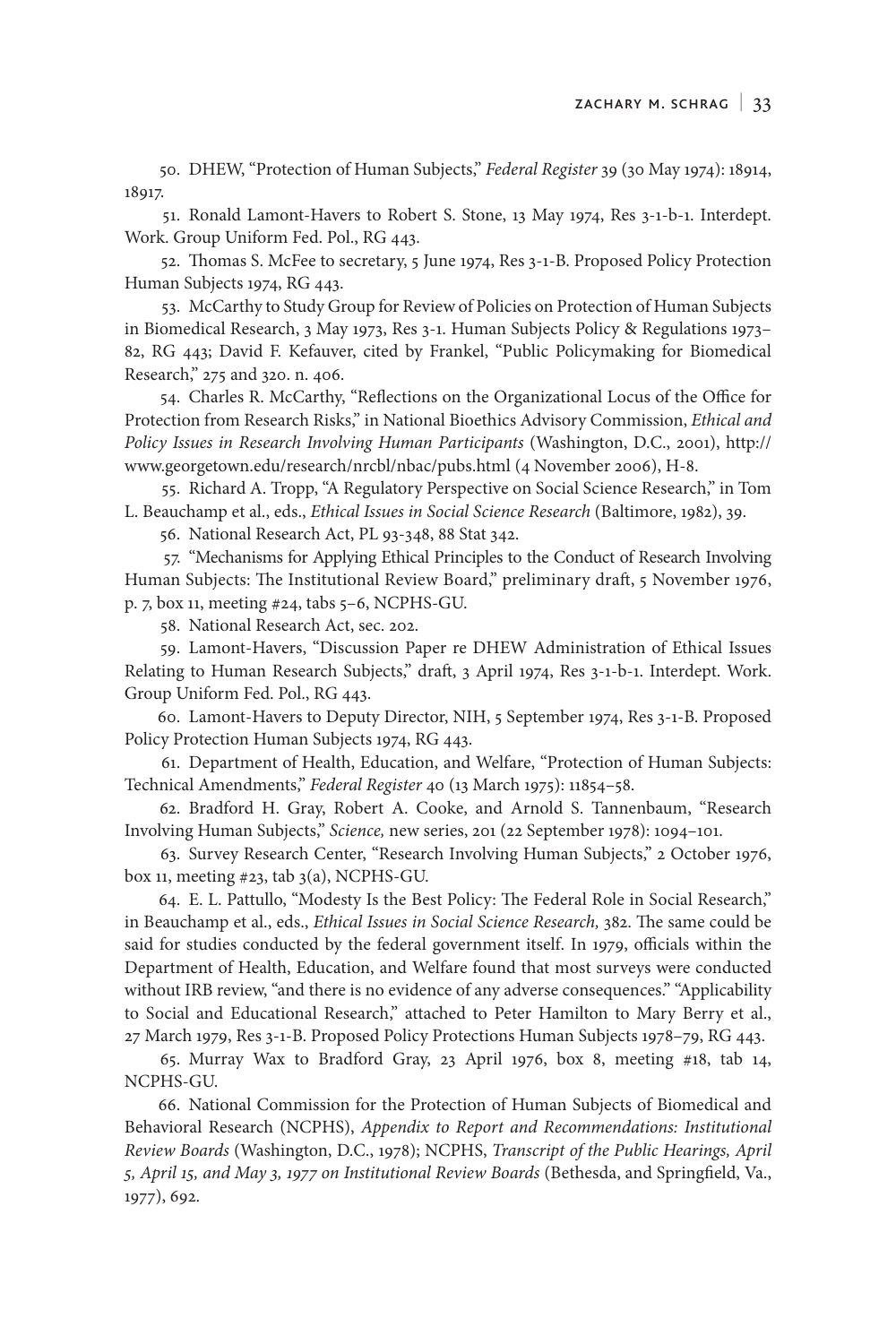67. NCPHS, Transcript, Meeting #39, February 1978 (Bethesda, 1978), 44.

 68. In recent years, the federal officials suggested that some scholarship, including most oral history, does not require IRB review because it is not generalizable. Since the term "generalizable" was introduced primarily to distinguish research from the practice of medicine, this recent usage has scant relation to the intent of the commission. See NCPHS, Transcript, Meeting #15, 13–16 February 1976 (Bethesda, 1976), 317–18; James D. Shelton, "How to Interpret the Federal Policy for the Protection of Human Subjects or 'Common Rule' (Part A)," *IRB: Ethics and Human Research* 21 (November–December 1999): 6; Bruce Craig, "Oral History Excluded from IRB Review," *Perspectives,* December 2003.

 69. NCPHS, "Institutional Review Board; Report and Recommendations," *Federal Register* 41 (30 November 1978): 56175, 56182.

 70. NCPHS, Transcript, Meeting #23, October 1976 (Bethesda, 1976), 2-52–2-57; Survey Research Center, "Research Involving Human Subjects," 2 October 1976, box 11, meeting #23, tab 3(a), NCPHS-GU.

71. NCPHS, Transcript, Meeting #39, February 1978, 44.

 72. Charles R. McCarthy, interview by Patricia C. El-Hinnawy, Oral History of the Belmont Report and the NCPHS, 22 July 2004, http://www.hhs.gov/ohrp/belmontArchive. html (30 December 2006).

 73. McCarthy and Donna Spiegler to Joel M. Mangel and Richard A. Tropp, 2 August 1978, Res 3-1. Human Subjects Policy & Regulations 1973–82, RG 443.

 74. Hamilton to Mary Berry et al., 27 March 1979, Res 3-1-B. Proposed Policy Protections Human Subjects 1978–79, RG 443.

75. "Applicability to Social and Educational Research."

 76. Gerald L. Klerman to Assistant Secretary for Health and Surgeon General, 30 March 1979, Res 3-1-B. Proposed Policy Protections Human Subjects 1978–79, RG 443.

77. Julius Richmond to Acting General Counsel, draft, 12 June 1979, Res 3-1-B. Proposed Policy Protections Human Subjects 1978–79, RG 443.

78. Richmond to Acting General Counsel, draft, 12 June 1979.

79. "Applicability to Social and Educational Research."

80. Richmond to Acting General Counsel, draft, 12 June 1979.

81. Hamilton to Berry et al., 27 March 1979.

 82. Donald F. Frederickson, Director, NIH, to Assistant Secretary for Health and Surgeon General, 18 April 1979, Res 3-1-B. Proposed Policy Protections Human Subjects 1978–79, RG 443.

 83. Richmond to Deputy General Counsel, draft memorandum, attached to Donald F. Frederickson, Director, NIH, to Assistant Secretary for Health and Surgeon General, 18 April 1979, Res 3-1-B. Proposed Policy Protections Human Subjects 1978–79, RG 443.

 84. Klerman to Dick Beattie, Rick Cotton, and Peter Hamilton, 11 June 1979, Res 3-1-B. Proposed Policy Protections Human Subjects 1978–79, RG 443.

 85. Klerman to Assistant Secretary for Health and Surgeon General, 30 March 1979; Hamilton to the Secretary, draft memo, 4 June 1979, Res 3-1-B. Proposed Policy Protections Human Subjects 1978–79, RG 443.

 86. "Proposed Regulations Amending Basic HEW Policy for Protection of Human Research Subjects," *Federal Register* 44 (14 August 1979): 47693.

87. "Proposed Regulations Amending Basic HEW Policy," 47688.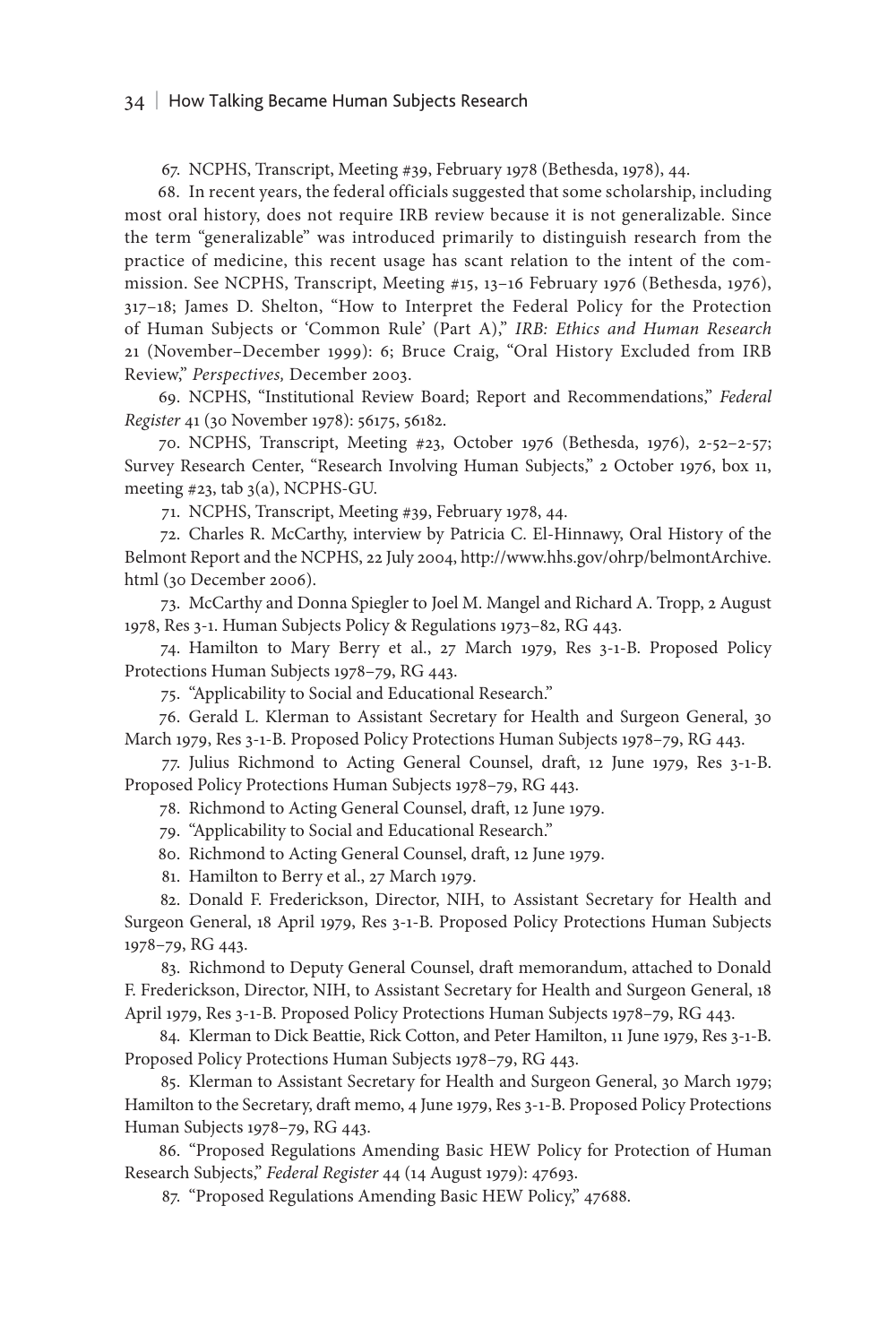88. Pool to F. William Dommel, 8 November 1979, box 24, Human Subjects Mailings 2/4, Pool papers; Pool, "Censoring Research," *Society,* November–December 1980, 40; Pool, "Prior Restraint," *New York Times,* 16 December 1979; Pool, "Protecting Human Subjects of Research: An Analysis on Proposed Amendments to HEW Policy," *PS* 12 (Autumn 1979): 452.

89. E. L. Pattullo, e-mail to the author, 14 August 2007.

90. Robert J. Levine et al., panelists, "The Political, Legal, and Moral Limits to Institutional Review Board (IRB) Oversight of Behavioral and Social Science Research," in Paula Knudson, ed., *PRIM&R Through the Years: Three Decades of Protecting Human Subjects, 1974–2005* (Boston, 2006), 38–40.

91. Edward L. Pattullo, "The Political, Legal, and Moral Limits to Institutional Review Board (IRB) Oversight of Behavioral and Social Science Research," in Knudson, ed., *PRIM&R Through the Years, 40.* 

 92. American Association of University Professors, "Regulations Governing Research on Human Subjects," *Academe* (December 1981): 363. The full text is printed as J. W. Peltason, "Comment on the Proposed Regulations from Higher Education and Professional Social Science Associations," *IRB: Ethics and Human Research* 2 (February 1980): 10.

 93. Director, OPRR, to Assistant Secretary for Health and Surgeon General, 15 October 1979, Res 3-1-B. Proposed Policy Protections Human Subjects 1979–80, RG 443.

94. For a range of critics, see *Society* (November–December 1980).

 95. "Issues Related to HHS Human Subject Research," c. 20 May 1980, Res 3-1-B. Proposed Policy Protections Human Subjects 1979–80, RG 443.

 96. Morris Abram to Patricia Roberts Harris, 18 September 1980, Res 3-4. President's Commission for Study of Ethical Problems in Medicine & Res, Folder #4, 1978–80, RG 443.

97. Abram to Harris, 18 September 1980.

98. McCarthy, interview by El-Hinnawy.

 99. Federickson to the Secretary, 21 November 1980, Res 3-1-B. Proposed Policy Protections Human Subjects 1979–80, RG 443.

 100. McCarthy to Director, NIH, 20 November 1980, Res 3-1-B. Proposed Policy Protections Human Subjects 1979–80, RG 443.

101. Richmond to the Secretary, draft, 25 November 1980, Res 3-4. President's Commission for Study of Ethical Problems in Medicine & Res. 1981—Folder #1, RG 443.

 102. "Applicability to Social and Educational Research"; Richard A. Tropp, "What Problems Are Raised When the Current DHEW Regulation on Protection of Human Subjects Is Applied to Social Science Research?" in NCPHS, *The Belmont Report: Ethical Principles and Guidelines for the Protection of Human Subjects of Research. Appendix, Volume II.* (Washington, D.C., 1978), 18-1.

103. Joan Z. Bernstein, "The Human Research Subjects H.E.W. Wants to Protect," *New York Times,* 24 January 1980; Ithiel de Sola Pool, "Censoring Research," *Society* (November– December 1980): 39.

 104. McCarthy to Director, NIH, 20 November 1980, Res 3-1-B. Proposed Policy Protections Human Subjects 1979–80, RG 443.

105. Alexander Capron of the President's Commission later ridiculed a similar figure, which estimated exclusion of 50–80 percent of social research. Alexander Capron, "IRBs: The Good News and the Bad News," in Knudson, ed., *PRIM&R Through the Years*, 72.

 106. Federickson to the Secretary, 21 November 1980, Res 3-1-B. Proposed Policy Protections Human Subjects 1979–80, RG 443.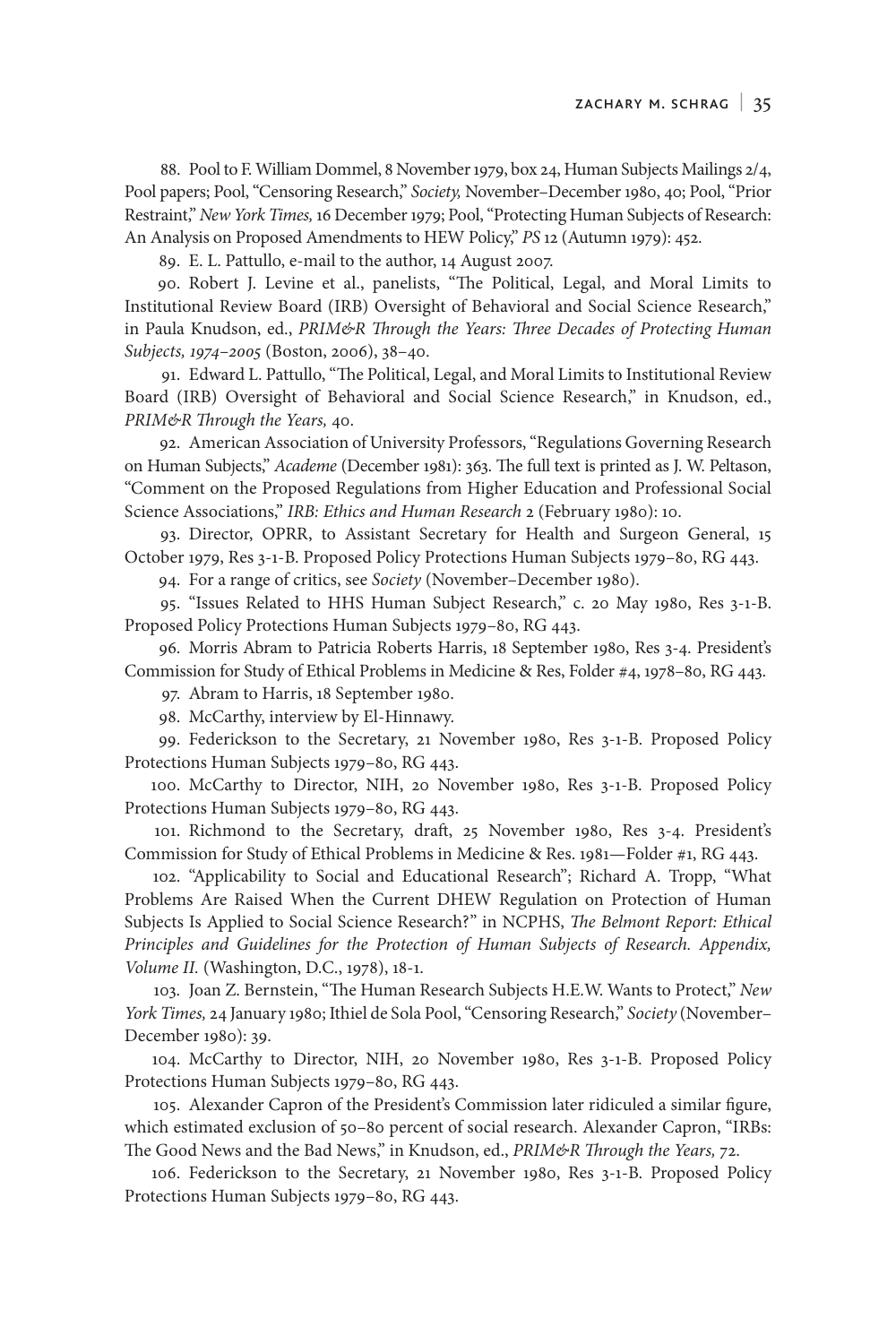107. McCarthy, interview by El-Hinnawy.

 108. Richmond to the Secretary, 8 January 1981, Res 3-4. President's Commission for Study of Ethical Problems in Medicine & Res. 1981—Folder #1, RG 443. The memo indicates that it was drafted by McCarthy on 29 December 1980 and revised on 30 December.

 109. Department of Health and Human Services, "Final Regulations Amending Basic HHS Policy for the Protection of Human Research Subjects," *Federal Register* 46 (26 January 1981): 8369, 8373, 8386.

110. Tropp, "A Regulatory Perspective on Social Science Research," 398.

111. Richard T. Louttit, "Government Regulations: Do They Facilitate or Hinder Social and Behavioral Research?" in Joan E. Sieber, ed., *NIH Readings on the Protection of Human Subjects in Behavioral and Social Science Research: Conference Proceedings and Background Papers* (Frederick, Md., 1984), 180.

 112. Bettina Huber, "New Human Subjects Policies Announced; Exemptions Outlined," *American Sociological Association Footnotes,* November 1981, 1.

 113. Robert Reinhold, "New Rules for Human Research Appear to Answer Critics' Fear," *New York Times,* 22 January 1981.

 114. E. L. Pattullo, "How General an Assurance?" *IRB: Ethics and Human Research* 3 (May 1981): 8.

 115. E. L. Pattullo, e-mail to the author, 14 August 2007; Patullo to McCarthy, 30 January 1981, Res 3-1. Human Subjects Policy & Regulations 1973–82, RG 443.

 116. Pool to Members of the Committee of Concern About Human Subjects Regulations and Other Interested Parties, 30 January 1981, Res 3-1. Human Subjects Policy & Regulations 1973–82, RG 443.

117. Richmond to the Secretary, 8 January 1981

118. Pattullo, "How General an Assurance?" 8–9.

 119. Pattullo, "Governmental Regulation of the Investigation of Human Subjects in Social Research," *Minerva* 23 (1985): 529.

 120. Lamont-Havers to Robert S. Stone, 13 May 1974, Res 3-1-b-1. Interdept. Work. Group Uniform Fed. Pol., RG 443.

 121. Joan P. Porter, interview by author, Washington, D.C., 2 August 2007. In 2007, my Freedom of Information Act request for records of the Common Rule was met with the reply that "no responsive records" exist.

 122. "Concurrences of Departments and Agencies Including Proposed Departures from Model Policy," 3 May 1985, RES 3-1-D Proposed Mondel [sic] Federal Policy Protection of Human Subjects, National Institutes of Health, OD Central Files, Office of the Director, NIH.

123. Porter, interview.

124. McCarthy, interview by El-Hinnawy.

125. Office of Science and Technology Policy, "Proposed Model Federal Policy for Protection of Human Subjects," *Federal Register* 51 (3 June 1986): 20206.

126. Porter, interview.

 127. Ibid.; "Federal Policy for the Protection of Human Subjects: Notice and Proposed Rules," *Federal Register* 53 (10 November 1988): 45663, 45672.

128. Office of Science and Technology Policy et al., "Federal Policy for the Protection of Human Subjects: Notices and Rules," *Federal Register* 56 (18 June 1991): 28007.

129. "Applicability to Social and Educational Research."

130. Louttit, "Government Regulations," in Sieber, ed., *NIH Readings,* 179.